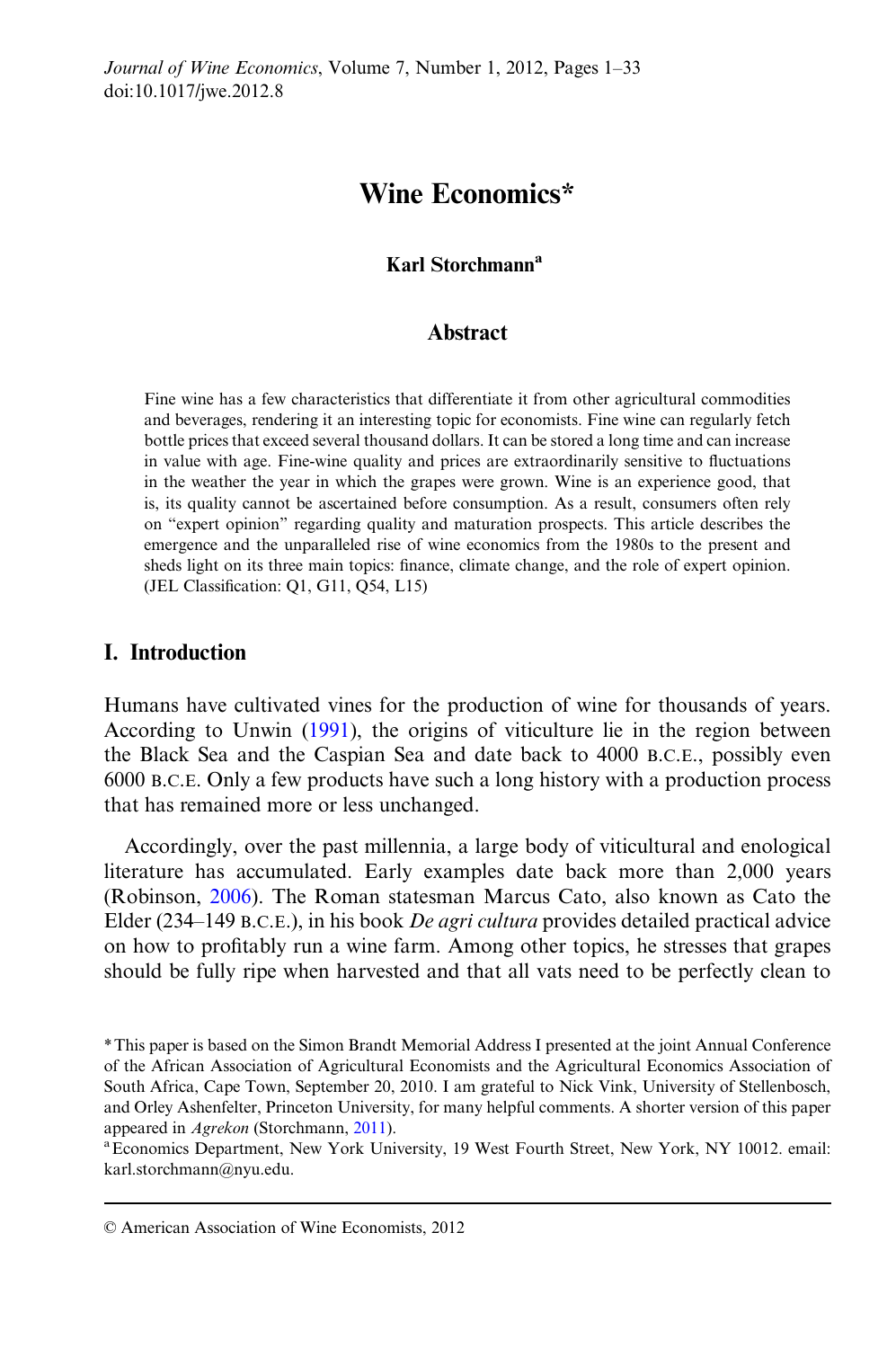prevent wine from turning into vinegar. Another Roman, Lucius Columella, discusses many technical aspects of Roman viticulture in his treatise on farming, De re rustica (60 C.E.). In two books, he elaborates on topics such as which grape variety grows best on which soil type. He lays out many elements of modern vine training and trellising. For instance, he recommends a vine spacing of a double pace (about 1.50 m), vines to be trained on chestnut stakes as high as a man, and willow shoots to fasten the vines (a natural fastener that is still being used in the Mosel Valley).

Economists have taken notice of wine and the vine as well. Adam Smith, David Ricardo, John Stuart Mill, Karl Marx and Leon Walras all wrote, to some extent, about wine (see, e.g., Chaikind, [2010](#page-29-0)). Although these early writings are on topics such as the value of vineyard land or trade, they mostly touch on wine only in passing or refer to it as an example. In addition, these references are too scattered over more than a century for them to constitute wine economics as an independent economic discipline.

Wine economics as a discipline that analyses wine-related issues as its main focus entered the scene much later. Over the past two decades, wine economics has emerged as a growing field, not only within agricultural economics but in adjacent fields such as finance, trade, growth, and environmental economics as well. Several academic associations are devoted to furthering the economics of wine. At the annual conferences of the largest one, namely, the American Association of Wine Economists (AAWE), more than 200 wine economists from all over the world regularly meet and present the results of their research. For example, at the 2011 annual AAWE meetings in Bolzano, Italy, 130 papers were presented on wine economics . Since 2006, and in addition to the agricultural economics journals, one academic journal is devoted to wine and economics, the Journal of Wine Economics. <sup>1</sup> Furthermore, wine economics research has been increasingly recognized by general economics journals.

In what respect is wine different from milk, coffee, tea, or beer? This article aims to sketch the emergence of wine economics and recent developments in the economics literature. Furthermore, I want to shed some light on the three main research issues of wine economics, namely: wine as an investment, environmental issues, and the role of experts. The remainder of the article is organized as follows: section II provides some data on the development of wine in the scholarly literature over the past few decades; section III describes the emergence of wine economics;

<sup>&</sup>lt;sup>1</sup> Apart from the *Journal of Wine Economics* of the AAWE, there are several journals that, although not purely economics-oriented, also publish economic wine-related analyses; these journals are the International Journal of Wine Business Research of the Academy of Wine Business Research, the Journal of Wine Research of the Institute of the Masters of Wine and the International Journal of Wine Research.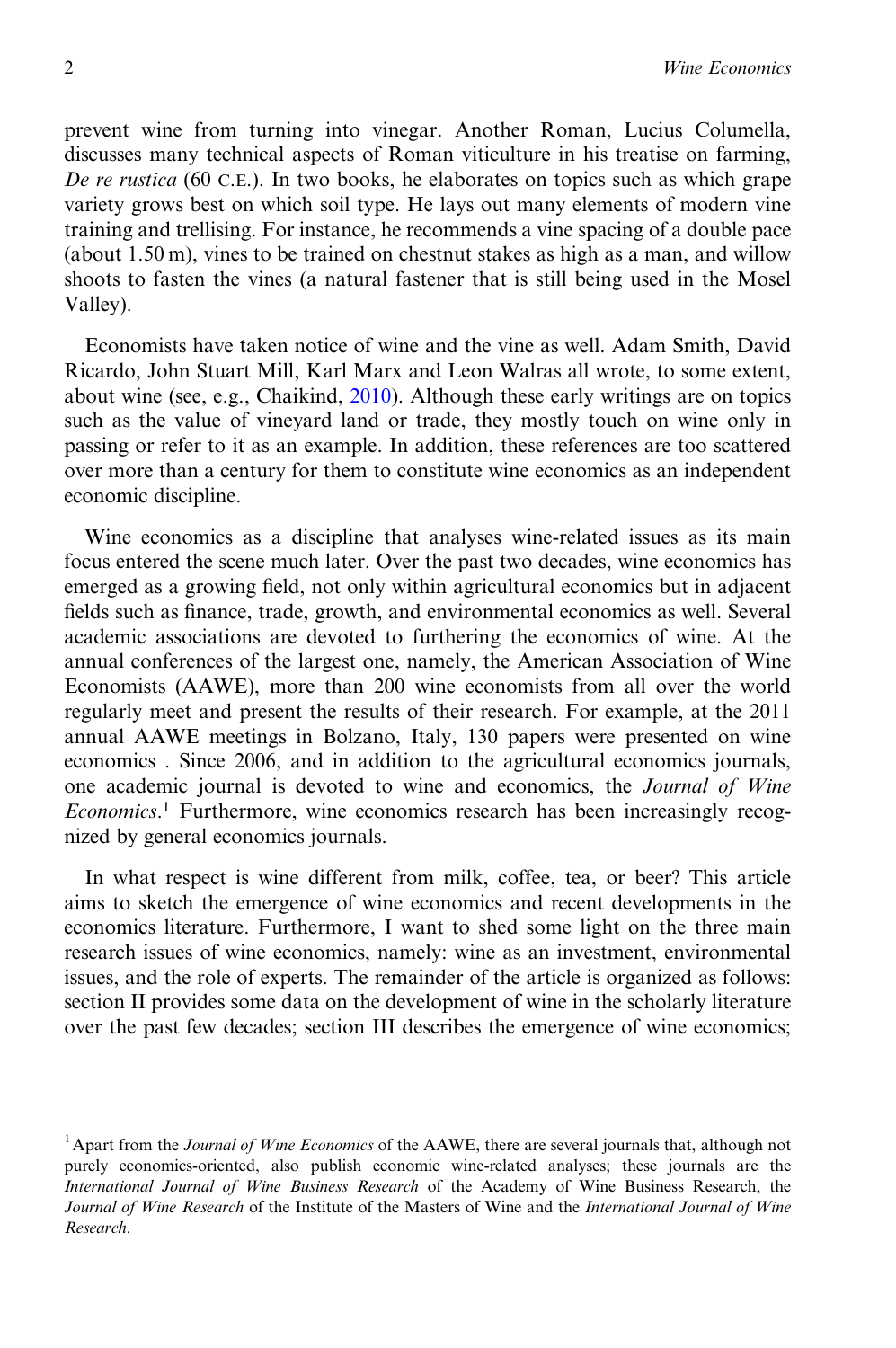

the central topics of wine economics are introduced in sections IV, V, and VI; and section VII concludes and provides an outlook.

#### II. Developments

Although wine is not the most talked-about subject in the world, it may still be important compared to other beverages. In order to get an idea of the general relevance of a topic, I conducted a simple Google search for words such as "wine" or "beer." Certainly, counting Google hits as a measure of general relevance is not without problems. First, some topics might be discussed on the Internet a lot while others are more offline topics, that is, online publications and bloggers focus their Internet chatter on some topics more than others. Second, counting Google hits of single words can result in an exaggerated count when unrelated terms contain this word. For instance, all searches for "tea" will also contain references to "tea party," which has little relation to the beverage. Third, the search is confined to the English language, which can disadvantage certain topics. For instance, "wine" might have resulted in relatively more results if the French word (vin) had been included. Notwithstanding these issues, a Google search can still lead to insightful results.

Figure 1 reports the results of this Google search, done on September 5, 2010, for beverage words, such as "coffee," "milk," "tea," "water," and "wine." At 343 million results, the word "wine" yields more hits than any other beverage, except for water. However, compared to words, such as "bread" (450 million), "sport" (548 million), "sex" (586 million), "apple" (705 million), "money" (4.7 billion)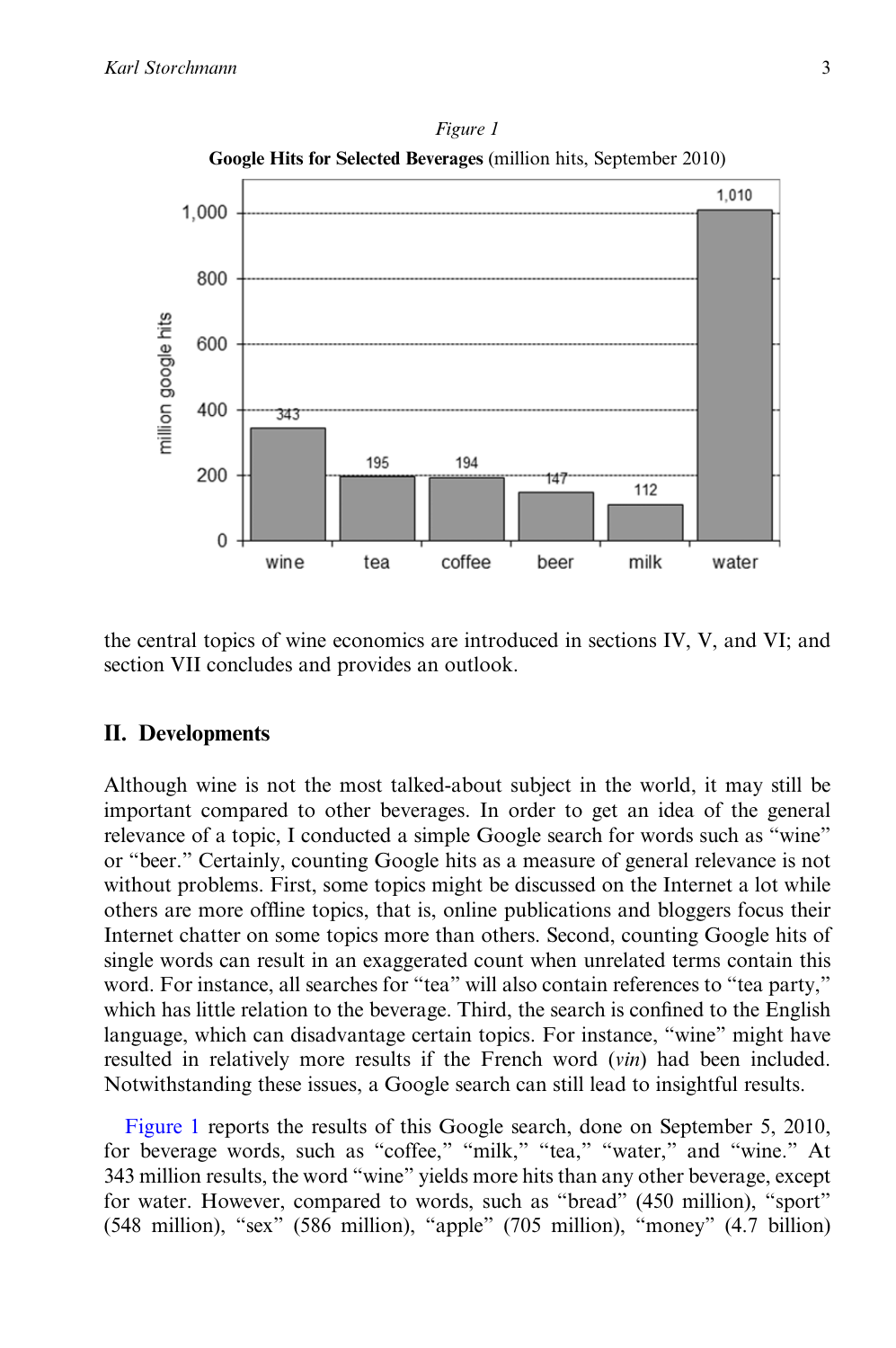

or "car" (5.57 billion), the number of Google results for "wine" appears to be rather small.

Figure 2 provides the number of Google Scholar hits, that is, hits in scholarly publications, for the same subjects from 1940 to 2010. Because Google Scholar allows users to search by discipline, I confined the search to "business," "administration," "finance," and "economics." Surprisingly, the general Internet chatter by online publications, bloggers, and so on is inadequately reflected in scholarly relevance. First, of the considered beverages, "wine," with 26,600 hits, has the least scholarly coverage while—apart from "water"—"coffee" exhibits the highest coverage (34,000 hits). Second, and unsurprisingly, scholarly hits amount to only a very small fraction of all general hits. However, the range of the ratio "all Google hits to Google Scholar hits" is astoundingly high. Although "milk" generates less than 3,700 general Google hits per Google Scholar hit, the same metric is almost 13,000 for wine ([Table 1\)](#page-4-0). In fact, of all beverages, wine has by far the most nonscholarly hits per scholarly hit. Clearly, more people have opinions about wine and write about them than they do about milk. This appears to square with Richard Quandt's statement in his article "On Wine Bullshit" in the *Journal of* Wine Economics: "I think the wine trade is intrinsically bullshit-prone and therefore attracts bullshit artists" (2007, p. 135).

These results are apparently not in line with the emergence of a new academic field called wine economics. However, two facts change the picture again: the scholarly growth rate and the quality of the publications.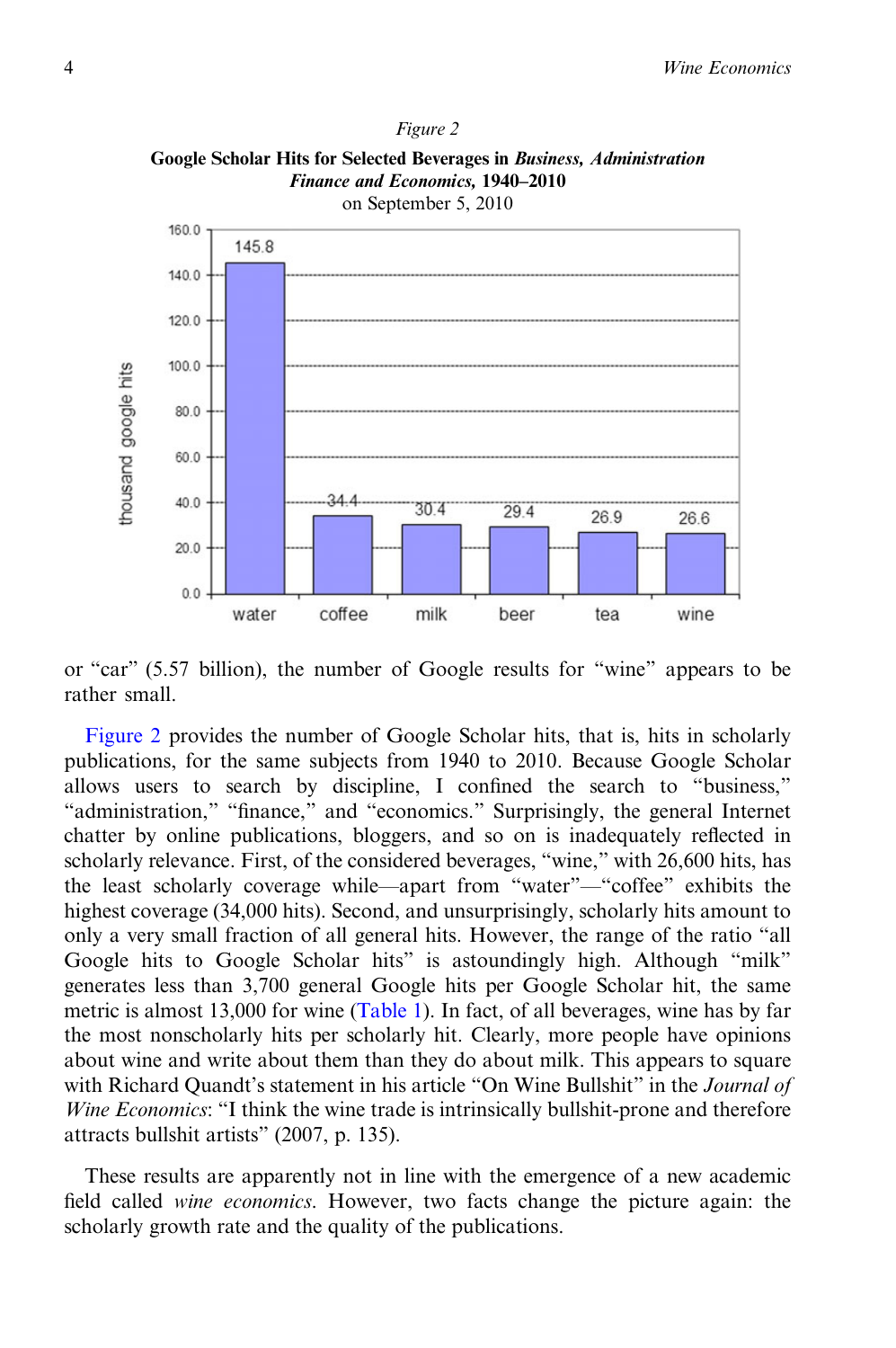<span id="page-4-0"></span>

| <i>Beverage</i> | All Google hits<br>(in million) | Google<br>Scholar<br>hits | All Google<br>hits per Google<br>Scholar hit |  |
|-----------------|---------------------------------|---------------------------|----------------------------------------------|--|
| Wine            | 343                             | 26,600                    | 12,895                                       |  |
| Tea             | 195                             | 26,900                    | 7,249                                        |  |
| Water           | 1,010                           | 145,800                   | 6,927                                        |  |
| Coffee          | 194                             | 34,000                    | 5,706                                        |  |
| Beer            | 147                             | 29,400                    | 5,000                                        |  |
| Milk            | 112                             | 30,400                    | 3,684                                        |  |

Table 1 Scholarly Ratio of Selected Beverages

Note: Google hits and Google Scholar hits from 1940–2010 as of September 5, 2010.



Figure 3 depicts the decennial changes in Google Scholar hits. Compared to the other beverages, "wine" has consistently exhibited the largest scholarly growth rates since the 1980. In contrast, "milk," the beverage with the highest scholarly ratio (see Table 1), has experienced its largest growth rates in the 1960s and has lagged behind ever since.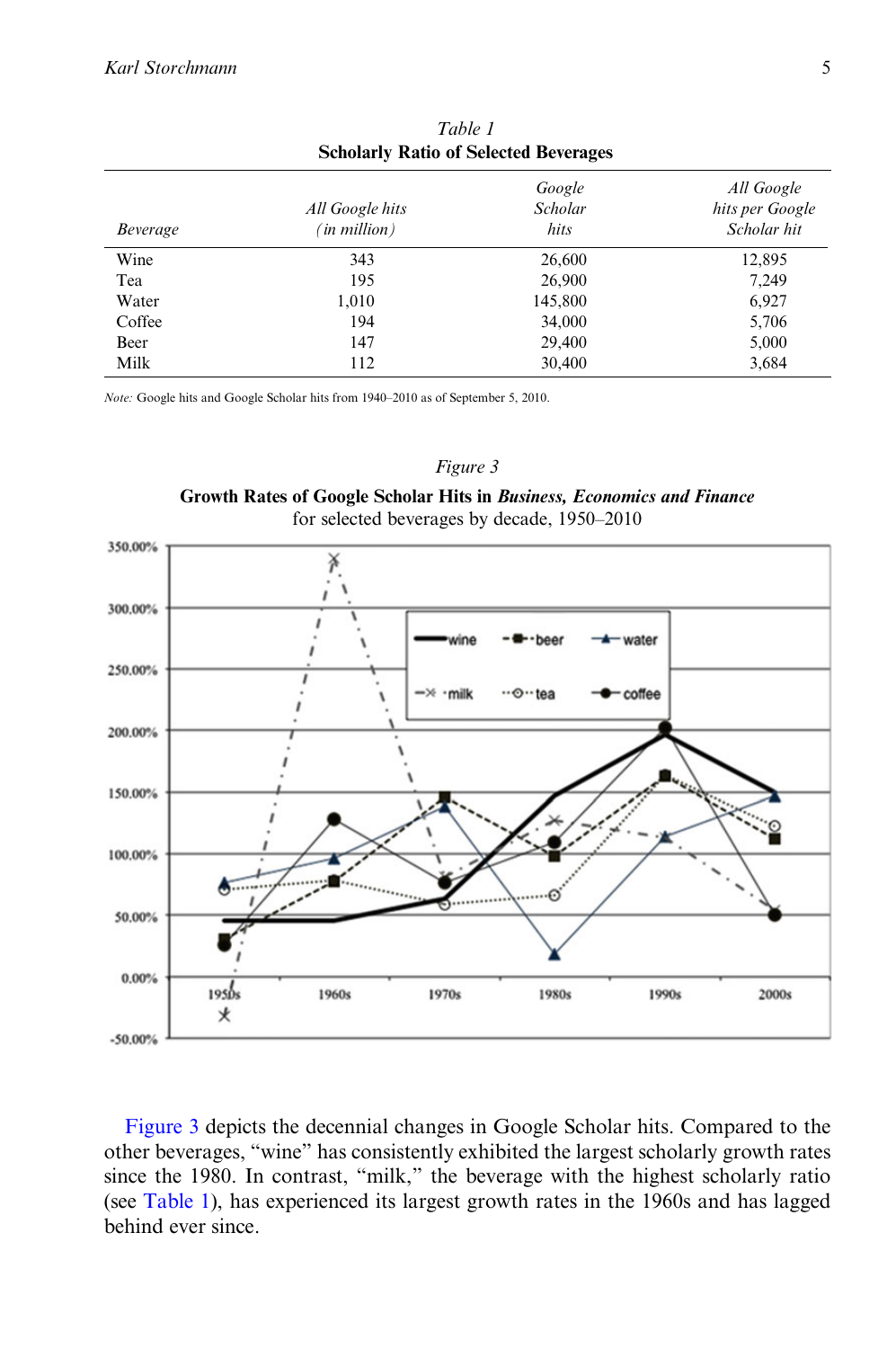

Figure 4

In addition, when considering the scholarly hits in the top (applied) economics journals only,2 "Wine" exhibits the fewest hits for the 1980s but is first in the 2000s (Figure 4).<sup>3</sup> [Figure 5](#page-6-0) shows the corresponding growth rate from the 1980s to the present. Among the six beverages, the growth rate of "wine" citations in top general economic journals is second to none. In fact, the growth rate of "wine" is higher than all the other five beverages combined.

The findings of the Google analysis can be summarized as follows: (i) Compared to other beverages, "wine" exhibits a lively online presence, suggesting that wine is a topic that people want to talk about. (ii) However, not all of this Internet chatter is scholarly. Of all beverages, "wine" has the highest "nonscholarly rate" (general Google hits per Google Scholar hit). (iii) Despite (or because of) the fact that "wine" is prone to attract nonscholarly Internet hits, "wine" has experienced extraordinary growth in the scholarly literature over the past two decades. (iv) When considering

<sup>\*</sup> American Economic Review, Economic Journal, Journal of Political Economy, Quarterly Journal of Economics, Review of Economics and Statistics

 $2$ These figures refer to American Economic Review, Journal of Political Economy, Quarterly Journal of Economics, Review of Economics and Statistics, and The Economic Journal.

<sup>&</sup>lt;sup>3</sup>The word "wine" must be mentioned in either the title or the abstract of the article.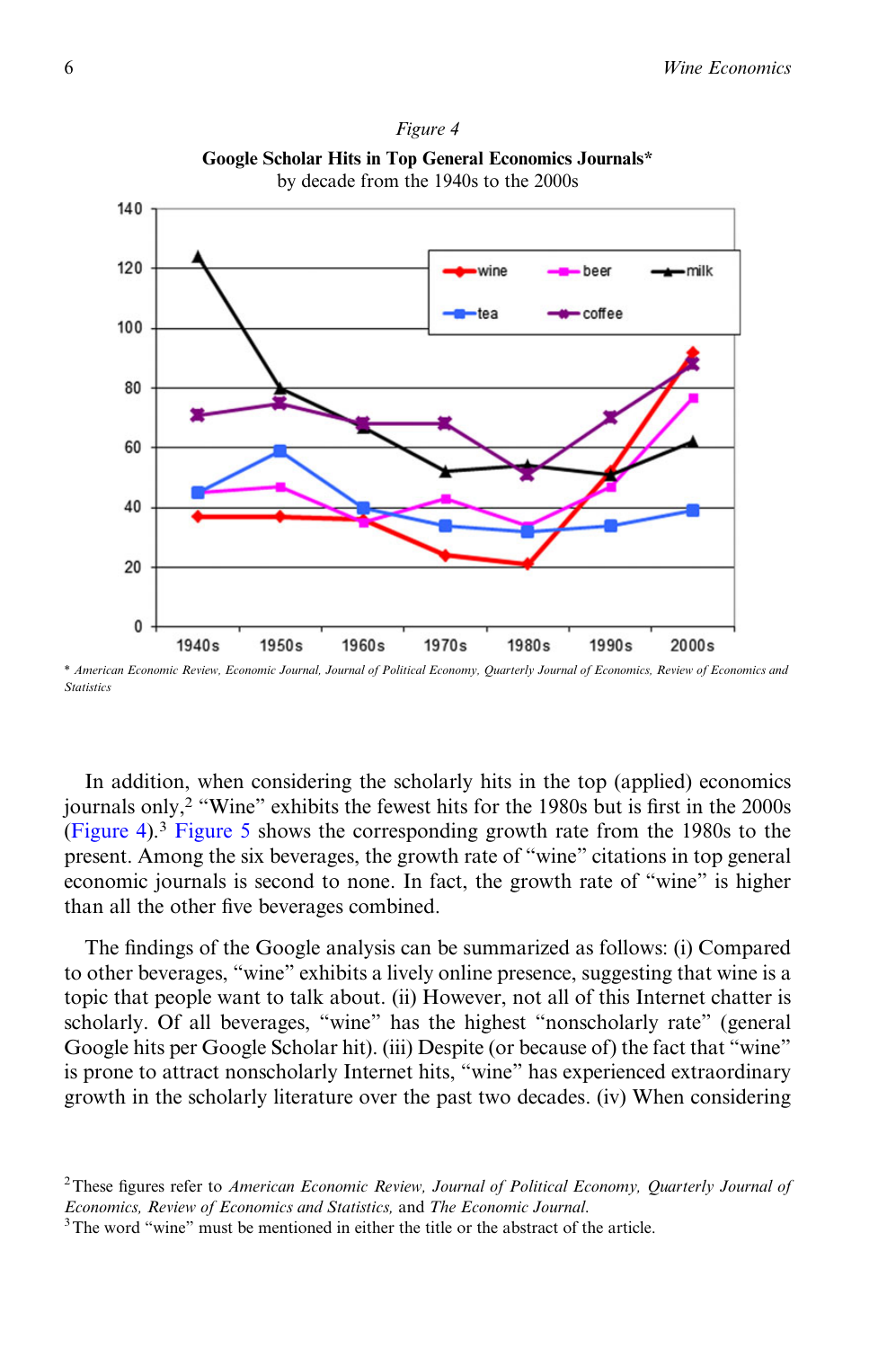

<span id="page-6-0"></span>Figure 5 Growth Rates of Google Scholar Hits in Top General Economics Journals\* from the 1980s to the 2000s

the journal quality of scholarly hits, "wine" has risen from the bottom in the 1980s to the top in the 2000s. Its citation growth rate over this period is higher than for all the other beverages combined.

What has caused this enormous interest in wine over the past two decades, especially in the high-end general economic literature?

# III. The Emergence

Fine wine has a few characteristics that differentiate it from other agricultural commodities and beverages, rendering it an interesting topic for economists. First, fine wine can regularly fetch bottle prices that exceed several thousand dollars. In fact, the world's most expensive bottle, a 1787 Château Lafite, purportedly formerly owned by Thomas Jefferson, was auctioned off by Christie's of London in 1985 and sold for £105,000, which was equivalent to approximately \$322,000 in 2011. Second, fine wine can be stored a long time and can increase in value with age. Third, finewine quality and prices are extraordinarily sensitive to fluctuations in the weather the year in which the grapes were grown. Fourth, wine is an experience good, that is, a good for which it is difficult to ascertain its quality before consumption. As a result, consumers often rely heavily on "expert opinion" regarding quality and maturation prospects.

<sup>\*</sup> American Economic Review, Economic Journal, Journal of Political Economy, Quarterly Journal of Economics, Review of Economics and Statistics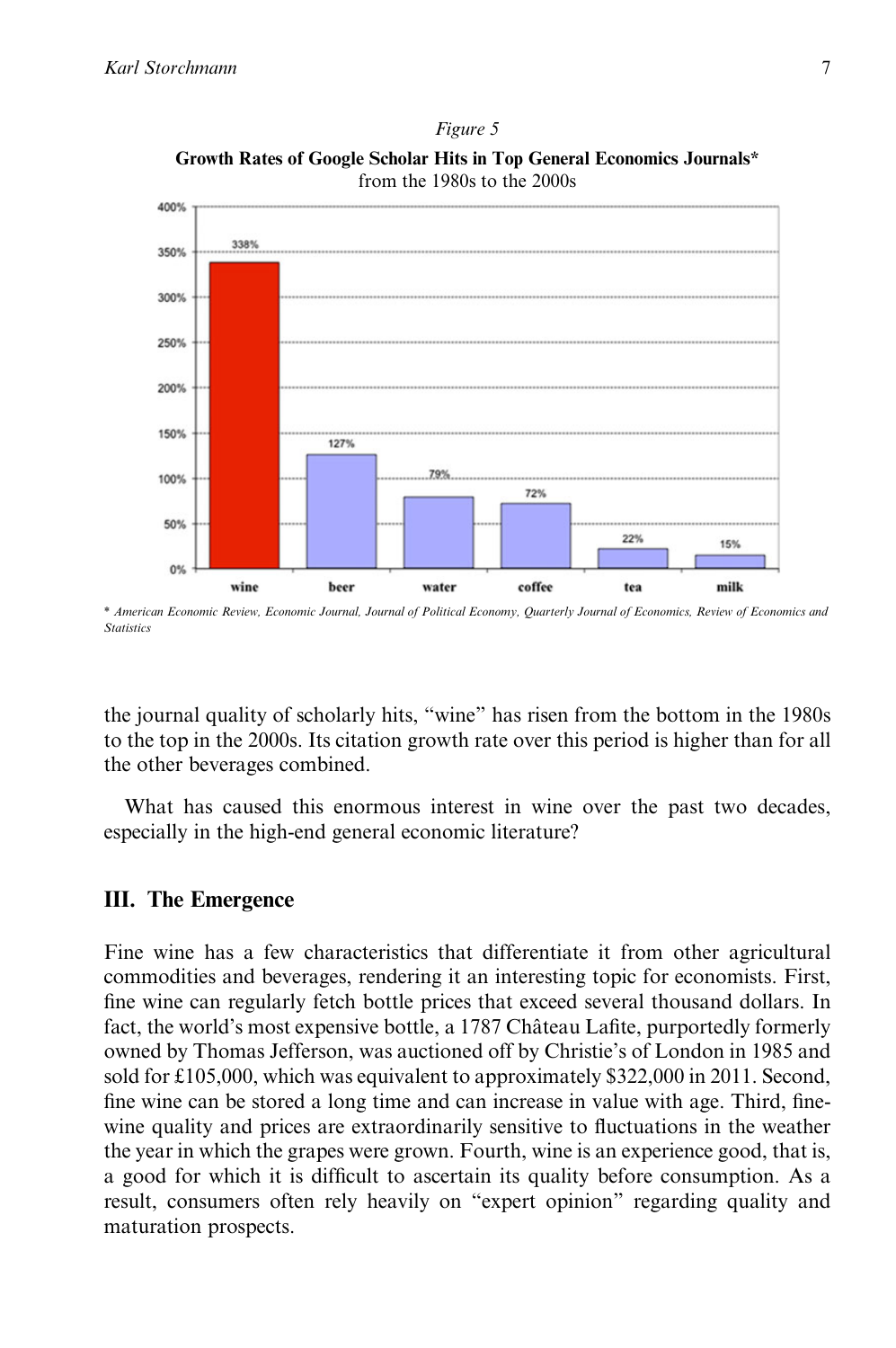In 1986, Princeton economics professor Orley Ashenfelter launched a newsletter called Liquid Assets—The International Guide to Fine Wines. As the first publication of its kind and in stark contrast to the prevailing glossy wine literature, *Liquid Assets* was devoted to the quantitative analysis of the fine-wine market. Ashenfelter published auction prices and provided numerous economic analyses, such as an updated "new objective ranking of the chateaux of Bordeaux." Like the original classification of 1855, Ashenfelter's ranking was completely empirical and based on wine auction prices and not—as might be thought—on "expert opinion" (1988, 1997).4 Other articles have tackled issues such as the impact of wine critics on wine prices (Ashenfelter, [1992\)](#page-28-0). Liquid Assets ran a successful campaign to allow wine drinkers to bring their own wine to New York City restaurants (e.g., Ashenfelter, [1991\)](#page-28-0). Another campaign focused on fine wine auctions and their legality in some states (Ashenfelter, [1987b](#page-28-0)).

However, the central theme of Ashenfelter's research published in Liquid Assets has always been the assessment of vintage quality for wines from various regions (e.g., Ashenfelter, [1986,](#page-28-0) [1987c](#page-28-0), [1987d\)](#page-28-0). Essentially, Ashenfelter devised an econometric model that explains auction prices of mature wines by referring to the wine's age and the weather in the year during which the grapes were grown. This model has proven surprisingly effective at assessing the quality of Bordeaux vintages and predicting prices of mature wines.

Given that Ashenfelter was the editor of the prestigious American Economic Review, <sup>5</sup> his wine-related works received considerable attention from economists and the general public alike. The New York Times has published numerous articles on Ashenfelter's wine economics research in its Wine and Food Section, in the Business Section, and on the front page (e.g., Goldberg, [1987;](#page-29-0) Passell, [1990a,](#page-31-0) [1990b](#page-31-0); Prial, [1990](#page-31-0)). TV channels, such as ABC, CNN, CNBC, and Bloomberg, have aired special reports on his econometric wine models. The wine trade and wine critics, however, have been less intrigued. The New York wine merchant William Sokolin calls Ashenfelter's equation "somewhere between violent and hysterical" (Ayres, [2007\)](#page-29-0). Robert Parker, the world's most influential wine critic, deems Ashenfelter's empirical approach "really a Neanderthal way of looking at wine. It is so absurd as to be laughable," in short, "an absolute total sham" (Ayres, [2007\)](#page-29-0).

Why is the wine world up in arms against an empirical approach to wine? Frank Prial of the New York Times writes:

Two reasons. Some elements of the wine trade are angry because the Ashenfelter equation could be helpful in identifying lesser vintages they have promoted. For example, he is down on 1986, a year praised by more conventional commentators. Mr. Ashenfelter, or at least his

<sup>4</sup>Historically, all vineyard classifications were based on wine prices, land prices, or land profits. The existence of professional "wine critics" is a fairly recent phenomenon from no earlier than the 1970s.<br><sup>5</sup> In fact, he edited the AER from 1985 to 2001, having had the longest tenure of all editors, second only to the founding editor, Davis Dewey (1911–1940).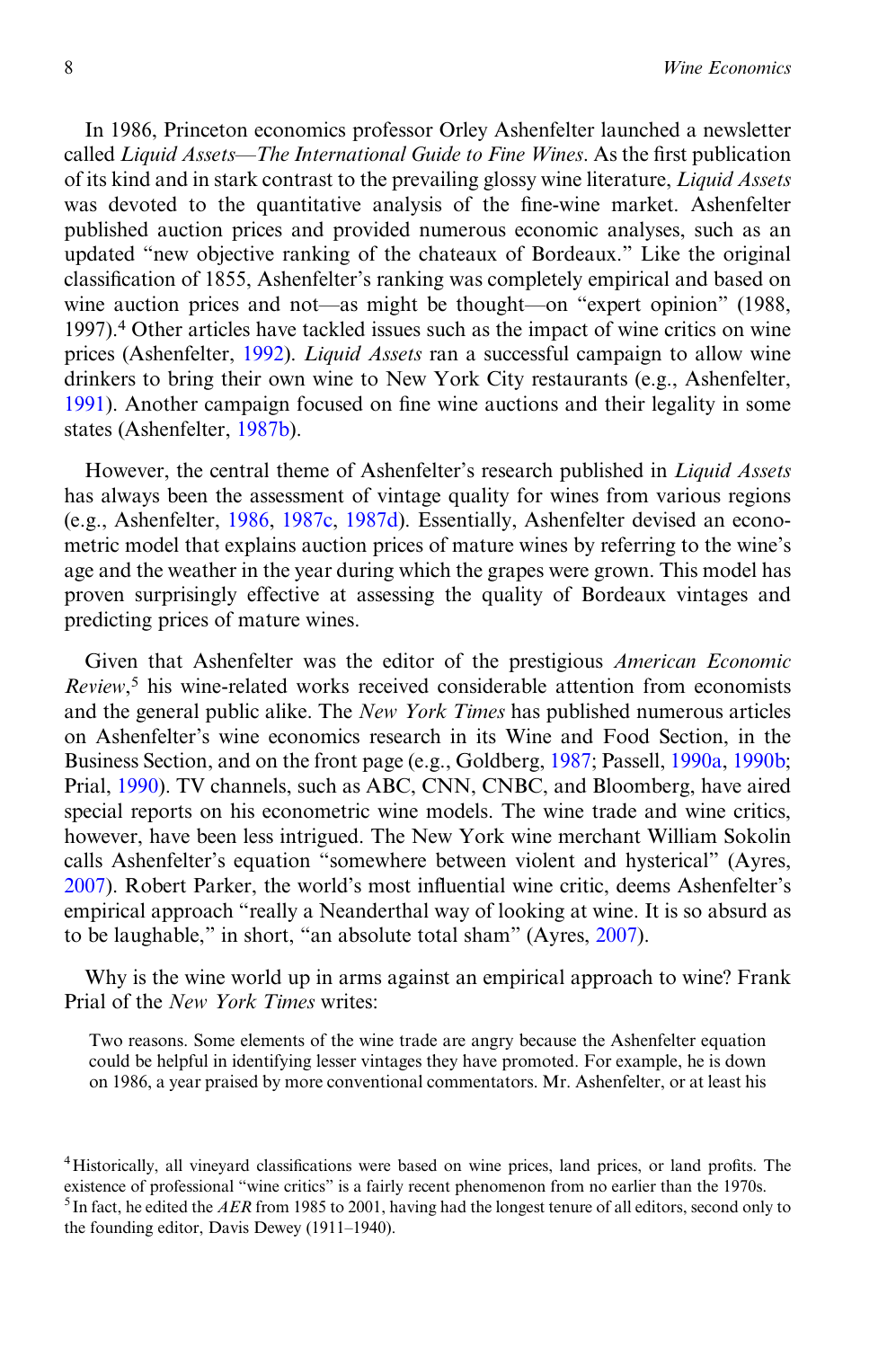<span id="page-8-0"></span>

| Dependent variable logarithm of London auction<br>prices for mature red Bordeaux wines |                         |                          |  |
|----------------------------------------------------------------------------------------|-------------------------|--------------------------|--|
| (1)                                                                                    | $\langle 2 \rangle$     | (3)                      |  |
| 0.0354<br>(0.0137)                                                                     | 0.0238<br>(0.00717)     | 0.240<br>(0.00747)       |  |
|                                                                                        | 0.616<br>(0.0952)       | 0.608<br>(0.116)         |  |
|                                                                                        | $-0.00386$<br>(0.00081) | $-0.00380$<br>(0.000950) |  |
|                                                                                        | 0.001173<br>(0.000482)  | 0.00115<br>(0.000505)    |  |
|                                                                                        |                         | 0.00765<br>(0.0565)      |  |
| 0.212                                                                                  | 0.828                   | 0.828<br>0.293           |  |
|                                                                                        | 0.575                   | 0.287                    |  |

Table 2 Bordeaux Wine Prices and the Weather

Source: Ashenfelter (2008). All regressions are of the (natural logarithm of) the price of different vintages of a portfolio of Bordeaux chateau wines on climate variables, using as data the vintages of 1952–1980, excluding the 1954 and 1956 vintages, which are now rarely sold; all regressions contain an intercept, which is not reported. Standard errors are in parentheses.

numbers, say the vintage will be the worst of the 1980's. Secondly, and more seriously, he is accused of relegating the whole wine- tasting mystique to a minor role. Supposedly, the sipping, spitting, sniffing and note-taking so dear to wine romantics have all been rendered obsolete by mathematics. (1990)

Ashenfelter et al. published an updated version of the "Bordeaux equation" in 1995 (Ashenfelter et al., [1995](#page-28-0)) and later, in 2008, in The Economic Journal (Ashenfelter, [2008](#page-28-0)). The Bordeaux model is a cross-sectional model with the (natural logarithm of) price index of a Bordeaux wine portfolio as dependent variable and the wine's age and various weather data as independent variables. Table 2 shows the results of three different variants. Column (1) reports the results when only age is used as explanatory variable, and columns (2) and (3) also include weather variables. The equation in column (2) is most commonly referred to as the "Bordeaux equation." It contains the main seeds of wine economics and its major research topics: (1) the value of wine as an alternative financial asset, (2) wine and climate change, and (3) wine and expert opinion.

First, the Bordeaux equation laid the foundation for a large body of research in wine's role as an alternative financial asset. The age coefficient of 0.0238 (Table 2, column  $(2)$ ) represents the real rate of return to holding Bordeaux wine.<sup>6</sup> One more year of age adds 2.38% to the wine portfolio's value. Does that justify holding wine as an alternative asset in lieu of stock?

<sup>6</sup>Note that "real" does not refer to the CPI basket of consumer goods but, rather, to wine only.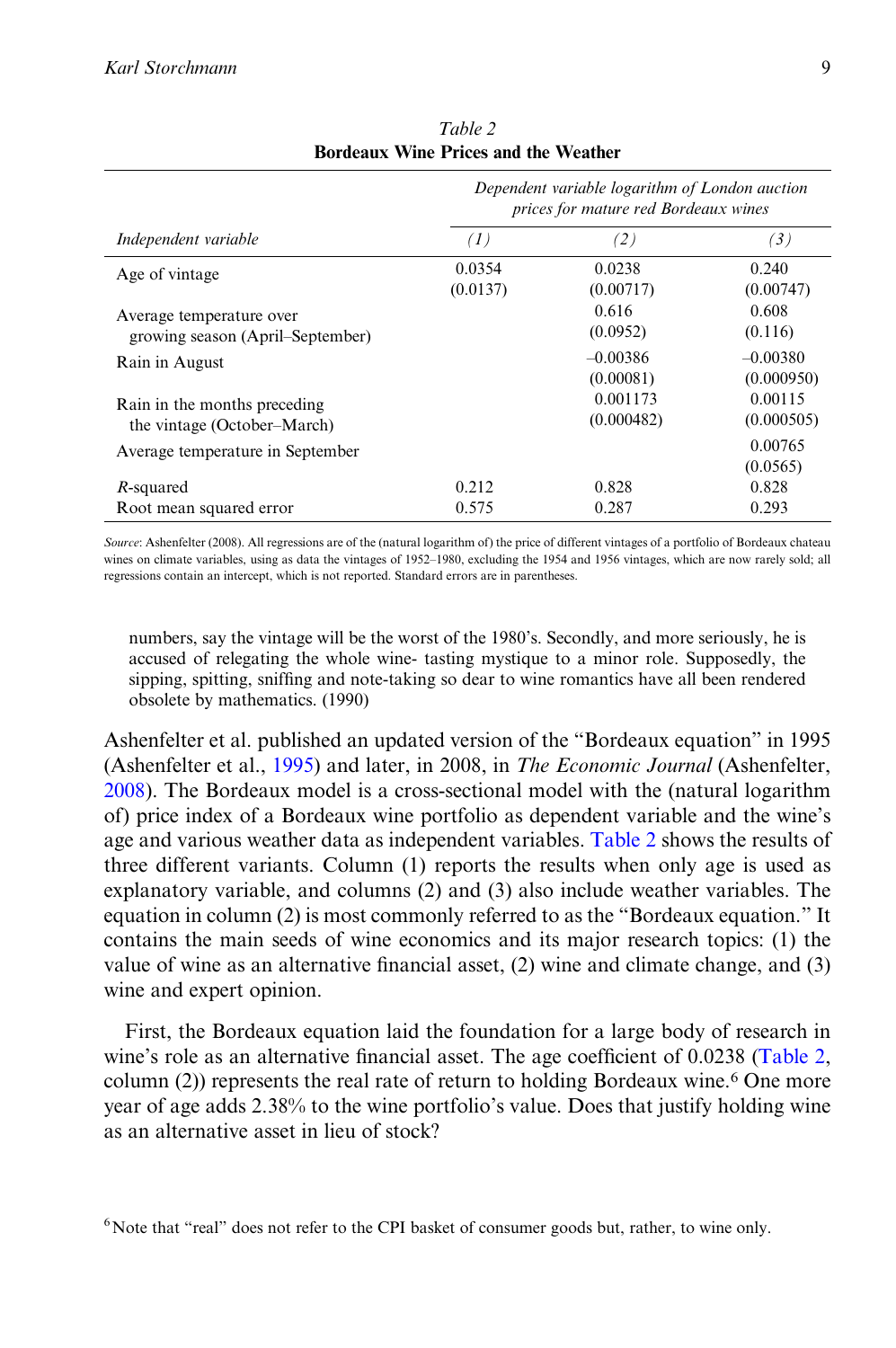In addition to storing wine, consumers might also invest in Bordeaux wine futures one year after the harvest. The future prices are set by the producers and might not reflect the true market value of the wine. The true market is not known before the wine is finally released and traded, which normally happens three years after the harvest. Young Bordeaux grands crus are typically very tannic and need a maturation period of eight to 10 years to be drinkable. Ashenfelter shows that, as the wines approach their drinkable age, the auction prices slowly converge toward their predicted price. Therefore, consumers can arbitrage if the initial future price is sufficiently lower than the expected market price from the Bordeaux equation. (However, this is almost never the case.) In this way, the Ashenfelter equation has paved the way for a new strain of research in wine and finance.

Second, Ashenfelter finds that weather is crucial in producing a good vintage. In particular, a warm growing season, a dry harvest, and plenty of rainfall in the winter preceding the growing season create ideal conditions for high-quality wine in the Bordeaux region. Of course, the relationship between wine quality and weather has been known to wine producers for thousands of years, but consumers seem to have forgotten this and prefer to listen to "experts." The Ashenfelter equation does not only repeat already known facts, but exactly quantifies the relationship between wine prices and weather. In addition, and this has become increasingly important, it can assess the effect of global warming on wine prices (and thus on land values). The equations in [Table 2](#page-8-0) show the positive effect of warming on Bordeaux wine prices, a result that has been confirmed for several northern European wine-growing regions. The opposite might be true for wine regions that are already at their optimal growing-season temperature. The Bordeaux equation, therefore, also contains the seeds for many future articles on wine and climate change.

Third, the Bordeaux equation shows that wine experts are less reliable than quantitative methods in predicting a wine's quality. Because Bordeaux wines are not ready to be consumed before an age of about eight to 10 years, vintage assessments need to forecast a vintage's quality. Although the Bordeaux equation's predictions with an  $R^2$  of 0.828 are fairly accurate, experts steadily adjust their ratings as more information about a wine's drinkability becomes available. Particularly mediocre vintages are often rated too highly. For instance, in 1983, Parker deemed the 1975 vintage in Pomerol and St. Emilion (subappellations within the Bordeaux winegrowing region) outstanding and awarded it 95 out of 100 points. He also added that the wines were too tannic to be drunk and should be stored for a long time (a sign of a great vintage). However, as these wines matured, Parker dramatically adjusted his rating. In 1989, he awarded this very vintage only 88 points and recommended that the wines be consumed immediately rather than stored. That is, within six years, Parker's 1975 vintage rating dropped from outstanding to below average. In contrast, the Bordeaux equation had already predicted the mediocre quality of this vintage in 1975, immediately after the harvest. In addition, expert opinion is not free. In order to obtain vintage ratings, consumers must subscribe to Parker's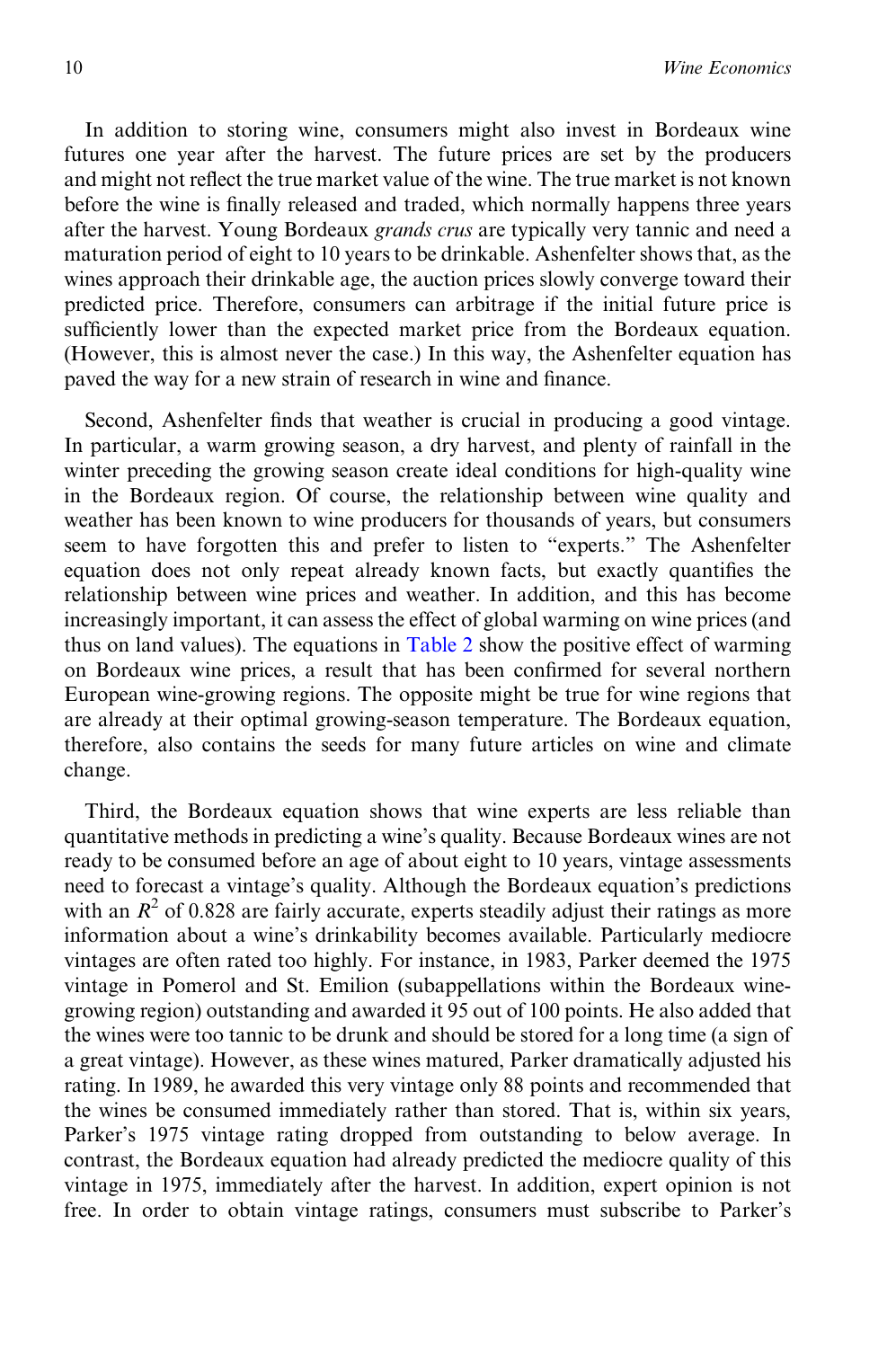| Portfolios, 1986–1996            |         |  |  |
|----------------------------------|---------|--|--|
| Aggregate                        | 7.9%    |  |  |
| First growth                     | 6.7%    |  |  |
| 1961 vintage                     |         |  |  |
| A11                              | 8.3%    |  |  |
| First growths                    | 9.6%    |  |  |
| 1982 vintage                     | 13.9%   |  |  |
| Parker's top 15                  |         |  |  |
| All vintages                     | 7.8%    |  |  |
| 1961 vintage                     | $9.9\%$ |  |  |
| 1982 vintage                     | 16.2%   |  |  |
| Sokolin's 1985 investment grades |         |  |  |
| Grade one                        | 7.7%    |  |  |
| Grade two                        | 7.2%    |  |  |
| Grade three                      | 5.3%    |  |  |
| Sokolin's 1985 portfolio         |         |  |  |
| Average prices                   | $9.4\%$ |  |  |
| Maximum prices                   | 11.8%   |  |  |
| Dow Jones                        | 13.5%   |  |  |
| T-Bills (1 year)                 | 5.8%    |  |  |

<span id="page-10-0"></span>Table 3 Annualized Nominal Rates of Return for Various Wine Portfolios, 1986–1996

Source: Burton and Jacobson (2001).

newsletter or buy similar wine magazines. Weather data, by contrast, are freely available online.<sup>7</sup>

#### IV. Wine and Finance

Only a very small minority of wines will gain in quality and price when properly stored. The overwhelming majority of wines produced will not benefit from being stored for more than two or three years. Wine investors concentrate mainly on the finest growths from Bordeaux and Burgundy and selected wines from California and Australia. In the past 25 years, these wines have become the focus of an increasing number of investors and a large "wine-investing industry" has evolved around this phenomenon. Like stock market indices, such as the Dow Jones Industrial Average, the London International Vintners Exchange (Liv-ex), a market for wine merchants established in 1999, tracks wine prices and reports the development of several wine price indices.<sup>8</sup>

 $<sup>7</sup>$ The Royal Netherlands Meteorological Institute provides numerous long time-series data from weather</sup> stations all over the world at no charge (Koninklijk Nederlands Meteorologisch Instituut, 2011).

<sup>&</sup>lt;sup>8</sup> The Liv-ex indices are Liv-ex Fine Wine 50, Liv-ex Fine Wine 100, Liv-ex Fine Claret Chip, Liv-ex Wine Investible Index, and Liv-ex Fine Wine 500 (Liv-ex, [2012\)](#page-30-0).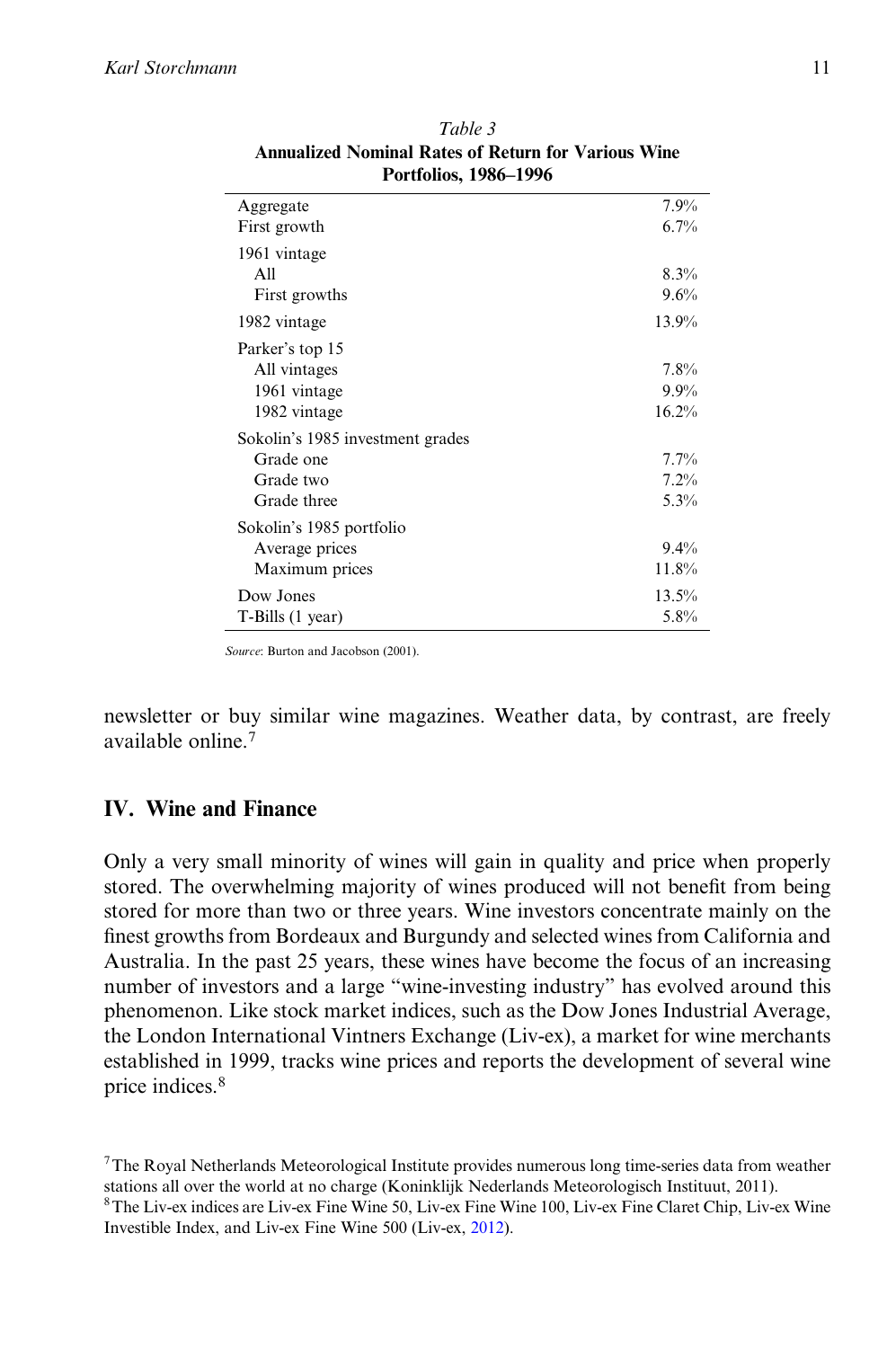<span id="page-11-0"></span>

| $1$ vollinai Alinuai Kates of Keturn for White and Other Assets, 1700–1770 |         |               |       |          |           |         |
|----------------------------------------------------------------------------|---------|---------------|-------|----------|-----------|---------|
|                                                                            | All     | First growths | 1961  | 1982     | Dow Jones | T-bills |
| Annual return                                                              | $7.9\%$ | $6.7\%$       | 8.3%  | $13.9\%$ | $13.5\%$  | 5.8%    |
| Standard deviation                                                         | 0.133   | 0.261         | 0.290 | 0.134    | 0.079     | 0.008   |

Table 4 nual Rates of Return for Wine and Other Assets,  $1086-1006$ 

Source: Burton and Jacobson (2001).

Expectedly, the wine trade declares wine the ultimate asset. Wine generates above-average returns, helps to diversity an investor's portfolio, and thus lowers the risk and—if all fails—they can still drink it. Zachy's, a major New York wine retailer and wine auction house, states that "top Bordeaux prices have increased in the auction market 25 to 50 per cent per year for the last several years" (Burton and Jacobsen, [2001](#page-29-0), p. 338). In 1998, Peter Meltzer, the auction correspondent of the Wine Spectator, the world's largest wine magazine, wrote that "throughout the 1990s, the wine market has outpaced the Dow Jones" (Burton and Jacobsen, [2001](#page-29-0), p. 338). More spectacular profit margins for selected wines were reported by Sokolin [\(1998](#page-31-0)).

The rapid increase in public attention has been accompanied by a growing body of economic literature that assesses the return as well as the risk of investing in wine. Broadly, cross-section models can be distinguished from time-series models.

The studies by Ashenfelter (Ashenfelter, [2008](#page-28-0); Ashenfelter et al., [1995\)](#page-28-0) mentioned in section 3 are based on prior work published in *Liquid Assets* (e.g., Ashenfelter, [1987a\)](#page-28-0) and are cross-section analyses. Therefore, the coefficient of the age variable of the Bordeaux equation in [Table 2](#page-8-0) reflects the effect of age at one point in time and reports the real, rather than the nominal, rate of return. Given that the Dow Jones index grew by 30.2% (nominal) in 1991 (see [Table 5\)](#page-12-0), a 2.4% real wine return is fairly low. It should be noted that equities would also have yielded dividends while the only financial returns to wine are due to capital gains and also incur storage cost.

In a similar fashion, Haeger and Storchmann [\(2006](#page-30-0)) and Jones and Storchmann [\(2001](#page-30-0)) report cross-sectional real rate of returns for selected châteaux of Bordeaux wines and California pinot noirs, respectively, that are significantly below those for common stock (see [Table 5](#page-12-0)).

In a pooled SUR model for Australian Grange, one of Australia's icon wines, traded in 1991–1993 auctions, Ashenfelter and Byron [\(1995](#page-29-0)) find nominal annual returns of between 12% and 18%. They find market inefficiencies, with many young wines being significantly underpriced.

Similarly, Wood and Anderson analyzed three Australian icon wines, Grange, St. Henri, and Hill of Grace. They also employed an SUR approach but modeled age as a cubic function; prices rise "when the wine is young, plateauing out around optimal drinking time, before increasing again in value as the wine becomes an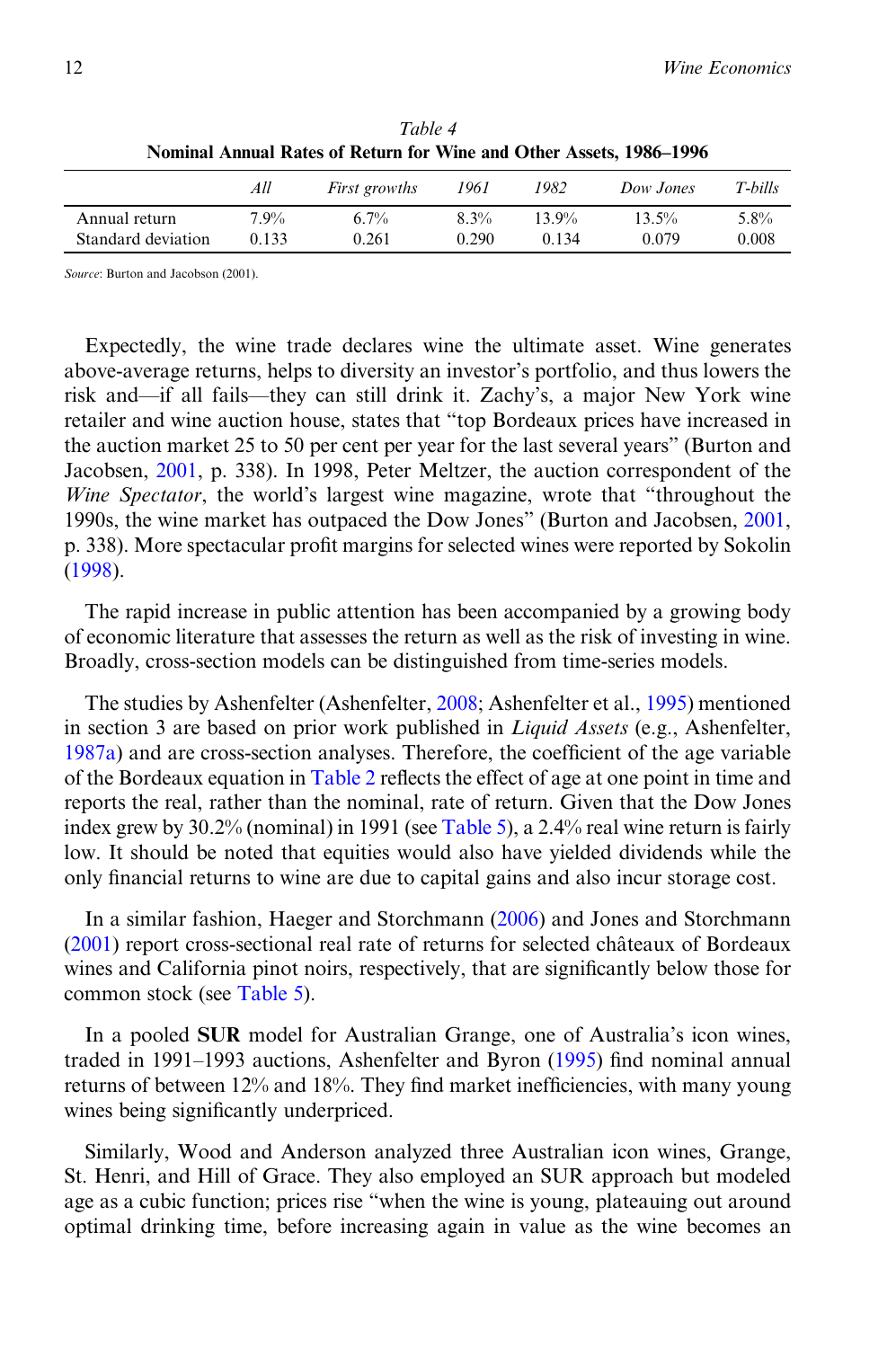<span id="page-12-0"></span>

| Source                          | Wine $(mod l)^a$                     | Period    | Rate of return (nominal p.a.)                                                 | Comparison (nominal p.a.) $^{\rm b}$                                                           |
|---------------------------------|--------------------------------------|-----------|-------------------------------------------------------------------------------|------------------------------------------------------------------------------------------------|
| <b>Krasker</b> (1979)           | Bordeaux and<br>California (TS)      | 1973-1977 | No statistical difference from T-bills                                        | Dow Jones: $-0.8\%$ T-bills: 6.9%                                                              |
| Jaeger (1981)                   | Bordeaux and<br>California (TS)      | 1969-1977 | $8.5-16.6\%$ above T-bills (depending<br>on storage cost)                     | Dow Jones: $0.3\%$ T-bills: $6.5\%$                                                            |
| Weil (1993)                     | Bordeaux,<br>Burgundy,<br>Rhone (TS) | 1976-1992 | $6.5\%$ (portfolio of a particular investor)                                  | Dow Jones: $19.3\%$ T-bills: $8.6\%$                                                           |
| Ashenfelter et al. (1995)       | Bordeaux (CS)                        | 1990-1991 | $2.4\%$ (real rate of return)                                                 | Dow Jones: 30.2% T-Bills: 5.9%                                                                 |
| Ashenfelter and Byron<br>(1995) | <b>Australian Grange</b><br>(Pooled) | 1991-1994 | $12.0 - 18.0\%$                                                               | Dow Jones: $6.2\%$ T-bills: $4.4\%$                                                            |
| Burton and Jacobson<br>(2001)   | Bordeaux (TS)                        | 1986-1996 | Average $7.9\%$ (range from $5.3\%$<br>to $16.2\%$ )                          | Dow Jones: $13.5\%$ T-bills: $6.1\%$                                                           |
| Jones and Storchmann<br>(2001)  | Bordeaux (CS)                        | 1996-1997 | $1.2 - 9.6\%$ (real rate of return,<br>varies by chateau)                     | Dow Jones: $31.9\%$ T-bills: $5.1\%$                                                           |
| Haeger and Storchmann<br>(2006) | U.S. Pinot Noir<br>(CS)              | 1998-2003 | 8.0% (real rate of return)                                                    | Dow Jones: $13.3\%$ T-bills: $3.6\%$                                                           |
| Wood and Anderson<br>(2006)     | Australian icon<br>wines<br>(Pooled) | 1992-2000 | Dependent on age, for first 20 years<br>$2.2 - 4.3\%$ (real rate)             | Dow Jones: $14.4\%$ T-bills: $5.1\%$                                                           |
| Sanning et al. (2008)           | Bordeaux (TS)                        | 1996-2003 | Wide range depending on wine/vintage<br>Avg. first growths: $8.4\%$ (SD 7.8%) | Dow Jones: $8.6\%$ (SD 18.7%),<br>T-bills: $4.3%$                                              |
| Masset and Henderson<br>(2010)  | Bordeaux (TS)                        | 1996-2007 | 4.1–6.0% (SD 5.3–9.4%) depending on<br>portfolio                              | Dow Jones: 7.8% (SD 19.7%),<br>T-bills: $4.1\%$ ; [reference portfolio:<br>$7.4\%$ (SD 14.1%)] |
| Masset and Weisskopf<br>(2010)  | Bordeaux (TS)                        | 1996-2009 | Various wines and periods, e.g.,<br>Bordeaux 1996–2009: 8.1% (SD 10.3%)       | Dow Jones: 4.8% (SD 19.4%)<br>T-bills: 3.7%                                                    |
| Fogarty $(2010)$                | Australian wine<br>(TS)              | 1990-2000 | $8.2\%$ (SD 3.9%)                                                             | Australian shares: 10.7% (SD 5.8%).<br>U.S. shares: 19.2% (SD 8.7%).<br>T-bills: $5.6\%$       |

Table 5 Rate of Return to Holding Wine: Selected Empirical Results

Notes: a. TS = time series, CS = cross section, b. T-bills = Treasury bills with a one-year maturity (Federal Reserve Bank, 2011), c. SD = standard deviation in %.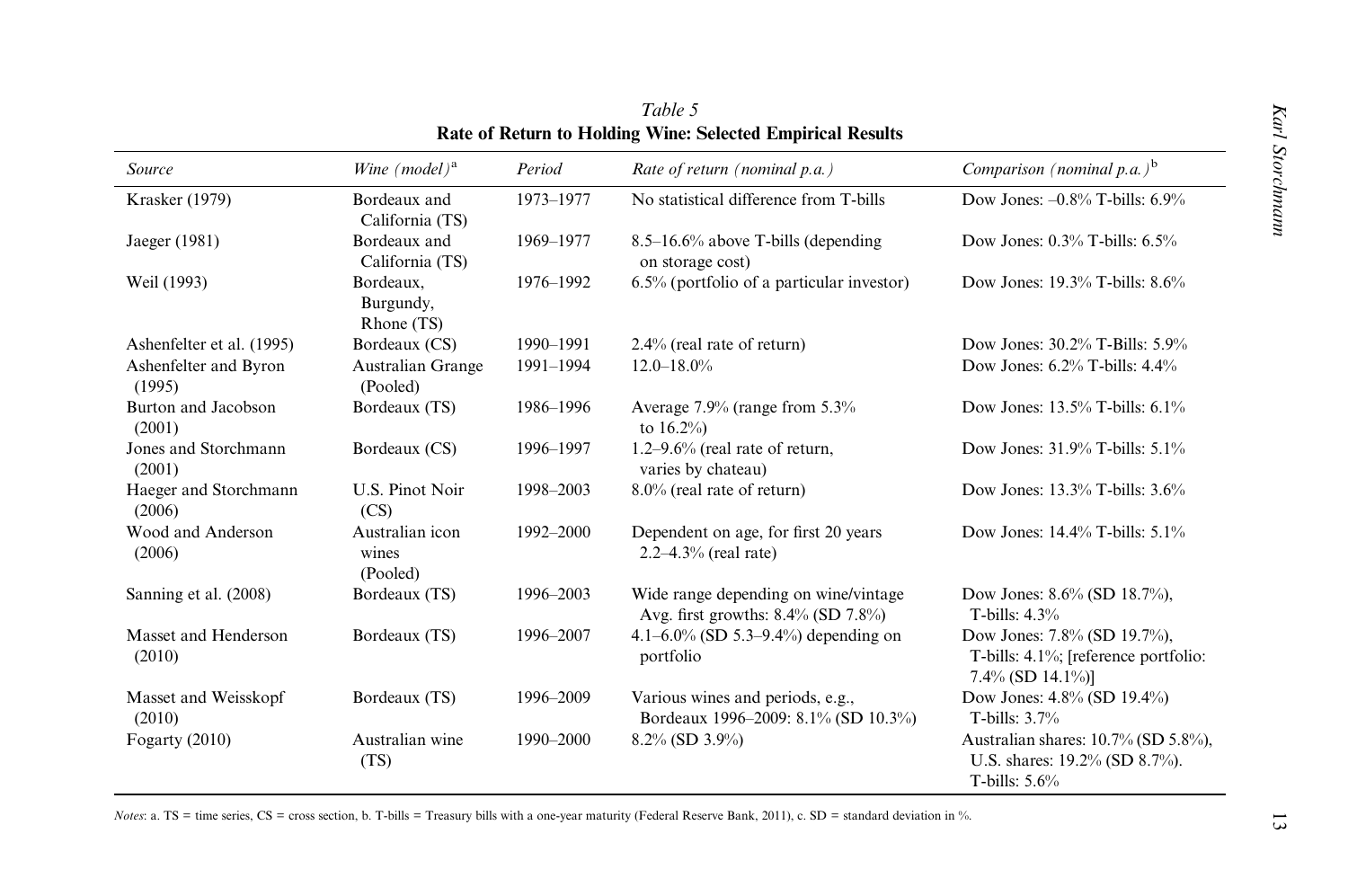'antique' wine" (Wood and Anderson, [2006](#page-32-0), p. 146). Due to the cubic specification, the real rate of return is dependent on the wine's age. For instance, Hill of Grace yielded a real return of 14.8% in its second year, 0% in year 20, and 10.4% in year 30. In the first 20 years of the wine's age, the average annual return equaled 4.3%, which was significantly below the annualized 14.4% growth rate of the Dow Jones [\(Table 5\)](#page-12-0).

Krasker ([1979\)](#page-30-0) conducted the first economic time-series analyses of the rate of return on storing wine. Drawing on 137 observations of red Bordeaux and California Cabernet Sauvignon for the period from 1973 to 1977, he found that the rate of return on holding wine was not significantly different from that for risk-free U.S. Treasury bills. In contrast, Jaeger [\(1981](#page-30-0)) found that, for a wine portfolio similar to Krasker's [\(1979](#page-30-0)), wine outperformed Treasury bills by 16.6%. Although Krasker's [\(1979](#page-30-0)) storage cost was endogenous and was estimated at \$16.60 per case and year, Jaeger assumed a substantially lower exogenous annual storage cost of \$0.45. In addition, she used a longer time period, from 1969 to 1977—potentially lowering the dampening effect of the 1973–1975 recession. As Jaeger has shown in several variants of her model (Jaeger, [1981,](#page-30-0) p. 589), the higher returns compared to Krasker's  $(1979)$  $(1979)$  $(1979)$  result were equally due to the different time period  $(+ 8.5%)$  and the lower storage cost  $(+ 8.1\%)$ .

Weil ([1993\)](#page-31-0) analyzed the actual portfolio of a specific wine investor and tracked each of his purchases and sales from 1976 to 1992. The portfolio consisted of various Bordeaux, Burgundy, and Northern Rhône wines. Overall, Weil [\(1993](#page-31-0)) analyzed 68 transactions and accounts for actual storage costs and all clearing fees and sales commissions. For each transaction, he compared the rate of return with a hypothetical return if the investor had invested in the Dow Jones during the same time period. As a result, although an investment in stock would have yielded an annualized rate of return of 19.3% [\(Table 5\)](#page-12-0), the actual wine transactions resulted in only 6.5% (all nominal and before tax).

Burton and Jacobsen ([2001\)](#page-29-0) analyzed the returns from storing Bordeaux wines for the time period from 1986 to 1996, using repeat-sales regressions. They compared the semiannual returns of various wine portfolios against those of financial assets. As reported in [Table 3,](#page-10-0) Burton and Jacobsen found that a portfolio of first growths  $(6.7\%$  p.a.) barely outperformed Treasury bills  $(5.8\%)$ , let alone the Dow Jones index (13.2%). Even a portfolio of Sokolin's ([1998\)](#page-31-0) first investmentgrade wines did not yield more than 9.4% at average auction prices or 11.4% at maximum prices.<sup>9</sup> In fact, only top Parker-rated wines of the 1982 vintage outperformed the Dow Jones during the observed time frame. When sales commission, insurance, and storage were subtracted, however, the returns on 1982

<sup>&</sup>lt;sup>9</sup>When considering sales commission, insurance and storage these return rates fall to 5.7% for average prices and 8.4% for maximum prices, respectively (Burton and Jacobsen, [2001](#page-29-0)).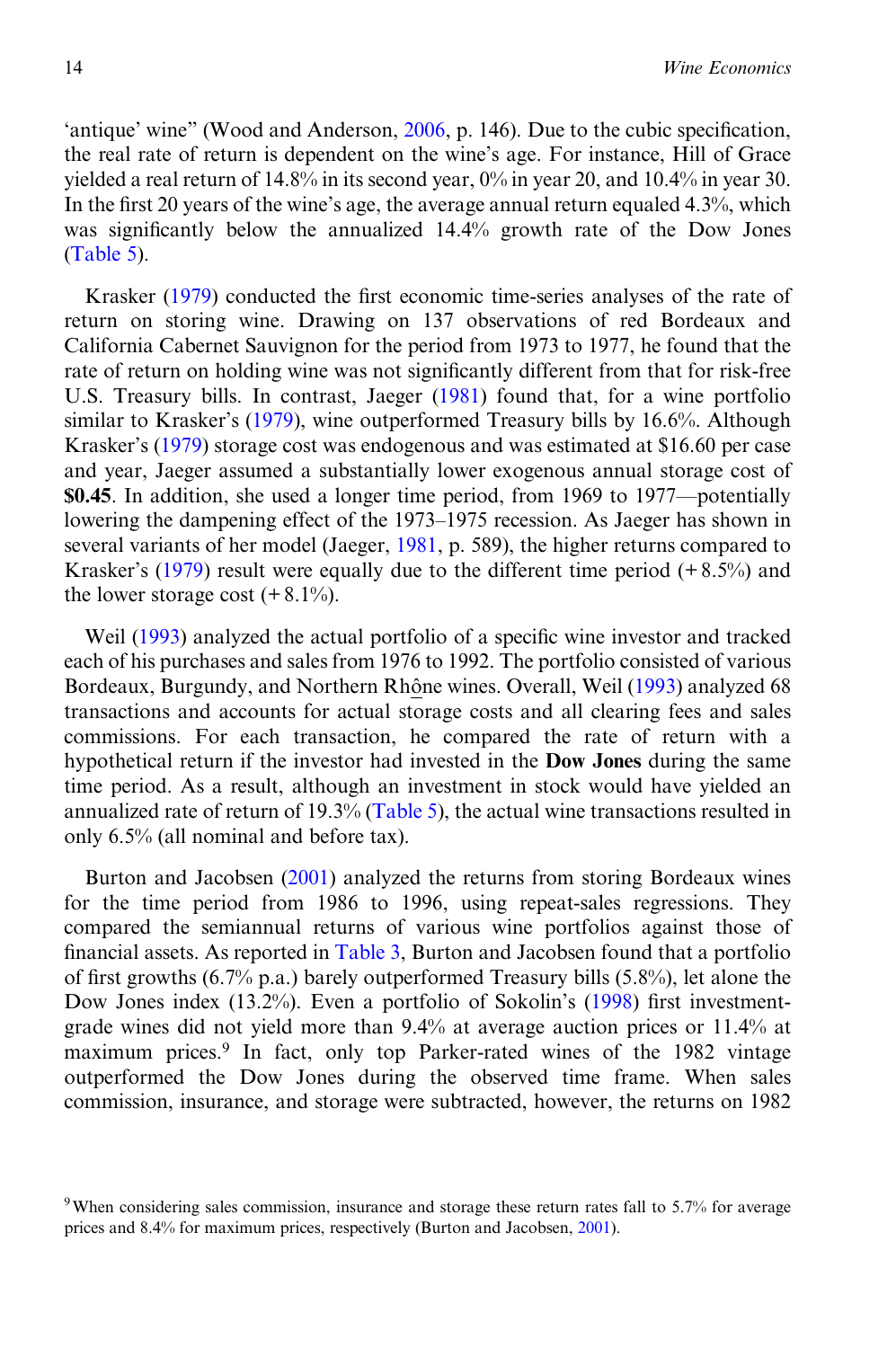wines were not different from those on equities (which, in addition, provided dividends).

As Burton and Jacobsen ([2001\)](#page-29-0) reported in [Table 4](#page-11-0), not only does wine generally yield lower returns than stock but wine investment is also riskier. The standard deviation of a portfolio consisting of all *grands crus* is more than twice as high as that of the Dow Jones. Portfolios that focus on First Growths or the 1961 vintage only exhibit an even larger price variation.

More recently, Sanning et al. [\(2008](#page-31-0)) analyzed Bordeaux auction prices from 1996 to 2003 using the Fama-French-Three-Factor Model and the capital asset pricing model (CAPM). They found a wide range of annualized risk-adjusted returns averaging at approximately 8.5%; the standard deviations were similar to those found by Burton and Jacobsen [\(2001](#page-29-0)). However, Sanning et al. [\(2008](#page-31-0)) also found that the covariance between wine and equity market returns was close to zero, rendering wine a potential hedging asset that might offset or protect against stock market risks. Similarly, in a recent analysis of Australian wines, Fogarty found "that despite the return to Australian wine being lower than the return to standard financial assets, wine does provide a modest diversification benefit" (2010, p. 119).

These findings found additional support from Masset and Henderson ([2010\)](#page-31-0), who analyzed a 1996–2007 sample of Bordeaux wine prices. They found that wine can provide diversification risk-reduction benefits and calculate optimal portfolio shares for equity, wine, and art for investors with different preferences with respect to expected returns, variance, skewness, and kurtosis. Although it may be advisable for investors to hold a fraction of their portfolio in wine, Masset and Henderson ([2010\)](#page-31-0) also call for caution. First, wine is less liquid than stock. Second, diversification advantages may change over time. They computed a moving 24-month window correlation between the Standard & Poor's 500 Index and two wine indices and showed that the correlation between equities and wine varies. Although there was no correlation from 2000 until the financial crisis began in October 2008, that changed significantly thereafter. Masset and Henderson [\(2010](#page-31-0)) suspected the flight to more liquid assets to be the likely cause. Positive correlations between equities and wine will, however, potentially thwart any diversification strategy.

Masset and Weisskopf [\(2010\)](#page-31-0) studied the profitability of wine investments during the financial crisis of 2008. Analyzing different portfolios for five investor types (from conservative to aggressive) and taking risk aversion, different financial assets, and various wine indices into consideration, they showed that the addition of wine to a portfolio is beneficial for private investors. Adding wine to a portfolio improves returns as well as skewness and kurtosis. Employing a conditional CAPM, Masset and Weisskopf ([2010\)](#page-31-0) found that both alphas and betas vary over time.<sup>10</sup>

<sup>&</sup>lt;sup>10</sup>Alpha is a risk-adjusted measure of the so-called active return on an investment. Beta describes the relation of an asset's return compared to the whole market.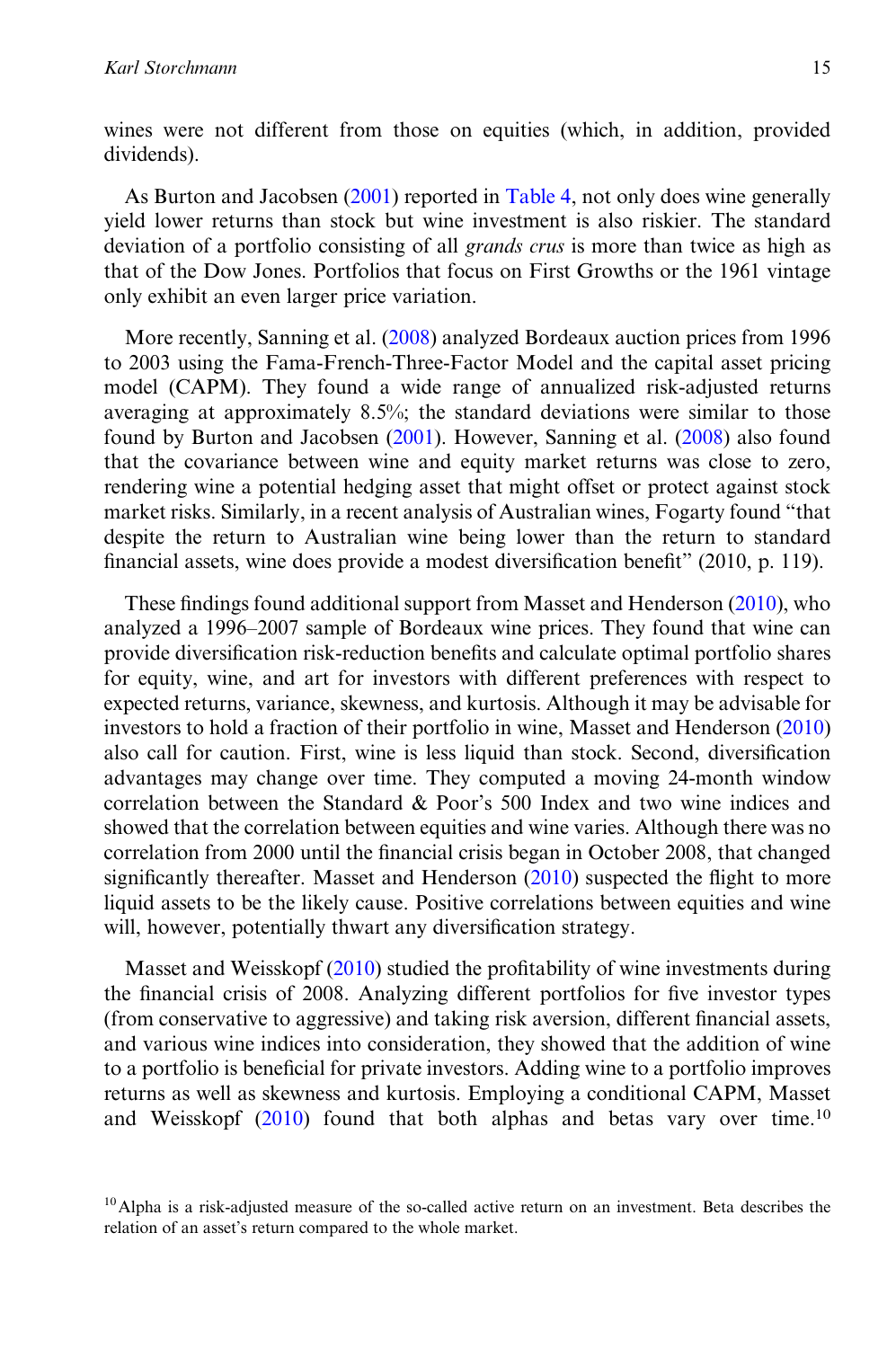

Figure 6 Liv-ex 50 and Dow Jones Industrial Index

Wine returns appear to be unrelated to market risk but behave cyclically with the economy and the dollar-to-euro exchange rate. Di Vittorio and Ginsburgh ([1996\)](#page-29-0) reported similar findings for Medoc wine auctions at Christie's.

Figure 6 shows the developments of the Liv-ex 50 and the Dow Jones Industrial Average from December 1999 to March 2012. First, the graph depicts the covariance between wine market and stock market since 2008 (betas). The wine market follows the stock market. Second, the figure also displays the extraordinary growth in wine prices since about 2005 (alphas). This trend was temporarily interrupted by the financial crisis. However, since the spring of 2011, the Liv-ex 50 index has experienced a major correction. From June 2001 to March 2012, the wine index declined by more than 22% while the Dow Jones increased by 6%.

Jovanovic [\(2008](#page-30-0)) studied the prices of selected older Bordeaux wines (e.g., Lafite 1865, 1875, 1900; Margaux 1900; Yquem 1900) at auctions, on restaurant wine lists and at retail outlets over the past 100 years. Based on the works of Hotelling ([1931\)](#page-30-0), Jovanovic shows theoretically how bubble equilibria can form for exhaustible resources, such as wine. In most equilibria, the price of a resource rises at the rate of interest. "In a bubble equilibrium, however, the consumption of the resource peters out, and a positive fraction of the original stock continues to be traded forever. And that may well be happening in the market for high-end Bordeaux wines" (Jovanovic, [2008,](#page-30-0) p. 1).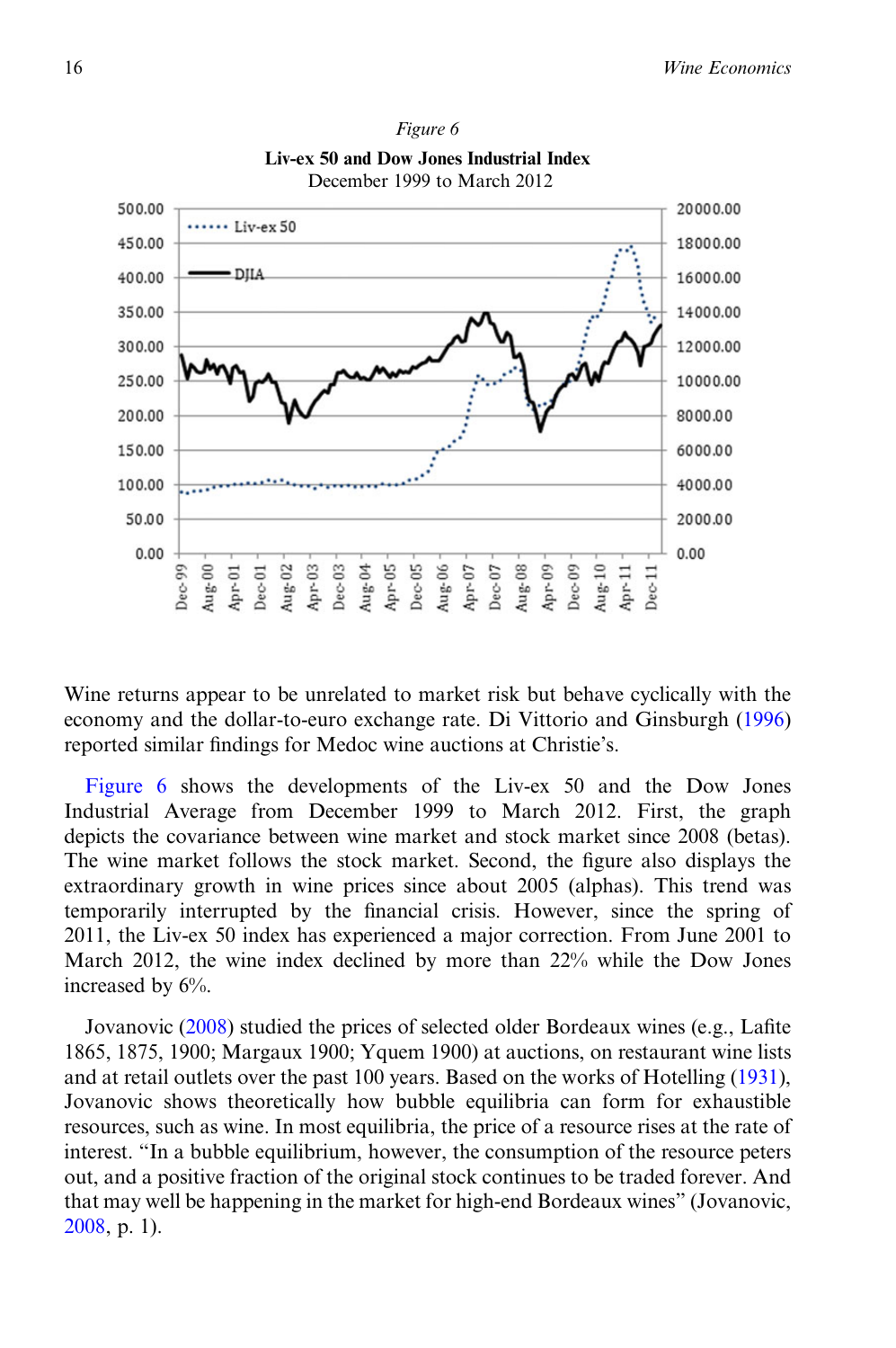#### V. Wine and Climate Change

It has been known for more than 2,000 years that the quality of any fruit, and wine grapes in particular, depends on the weather during its growing season. For instance, the Roman naturalist Pliny the Elder (23–79 C.E.) noticed that grape quality varies across vineyards due to (micro)climatic factors (Pliny, 77[/2007](#page-31-0)). Some of the earliest work that evaluates the relationship between wine and climate dates back to the pioneering University of California at Davis viticulturalists Amerine and Winkler ([1944\)](#page-28-0), who mapped the nascent grape-growing regions of California. More recently, Gladstones [\(1992\)](#page-29-0) provides a detailed reference of environmental factors that affect viticulture. The close relationship between weather and wine has also been exploited for reverse inferences. Historical climatologists use data on harvest dates and phenological stages to generate medieval weather data (see, e.g., Brázdil et al., [2005;](#page-29-0) Garcia de Cortázar-Atauri et al., [2010\)](#page-29-0).

Given that fine-wine quality and prices are very responsive to weather variables, such as temperature and rainfall, any variation in weather results in equivalent price variations. Although some regions, such as California, exhibit little year-to-year weather variation, most European wine-growing regions, including the Bordeaux region, have experienced substantially higher annual weather volatility. Accordingly, vintage-related price variations for Bordeaux wines are significantly higher than those for Napa wines. Ashenfelter [\(2008](#page-28-0)) reports that, depending on the vintage, auction prices for Bordeaux grand cru wines can differ by a factor 10 or more.

The first empirical evaluations of the effect of weather on wine prices were carried out by Ashenfelter and were published in Liquid Asset in the late 1980s (e.g., Ashenfelter, [1986](#page-28-0), [1987c,](#page-28-0) [1987d](#page-28-0), [1990](#page-28-0)). The Bordeaux equation in column 2 of [Table 2](#page-8-0) reports a growing season temperature coefficient of 0.616, that is, a growingseason temperature increase of  $1 \degree C$  results in a 61.6% price increase. Given that, since 1945, average Bordeaux growing-season temperatures have ranged between 14.98 °C (1972) and 19.83 °C (2003) large price variations are hardly surprising. Predicted temperature increases for the European wine-growing regions for this century are between  $1.5^{\circ}$ C and  $5^{\circ}$ C (e.g., European Commission, [2009](#page-29-0); IPCC, [2007](#page-30-0)), that is, an extent of variation that is within the already experienced range of regular annual weather fluctuations. Predictions for precipitation are less reliable and generally conclude that precipitation will increase in Scandinavia and decrease in Southern Europe; the direction of changes and their extent in the heart of Europe, including France, are uncertain (European Commission, [2009\)](#page-29-0). Assuming future temperature increases and no changes in precipitation, Ashenfelter's Bordeaux equation, therefore, predicts substantial price increases for Bordeaux grands crus.

Jones and Storchmann ([2001\)](#page-30-0) confirmed the positive effect of global warming on the Bordeaux wine region. They modeled the effect of weather by estimating crosssectional equations for each of 21 selected *premiers crus* châteaux. Given that each château's wine is a unique blend that is either dominated by Cabernet Sauvignon or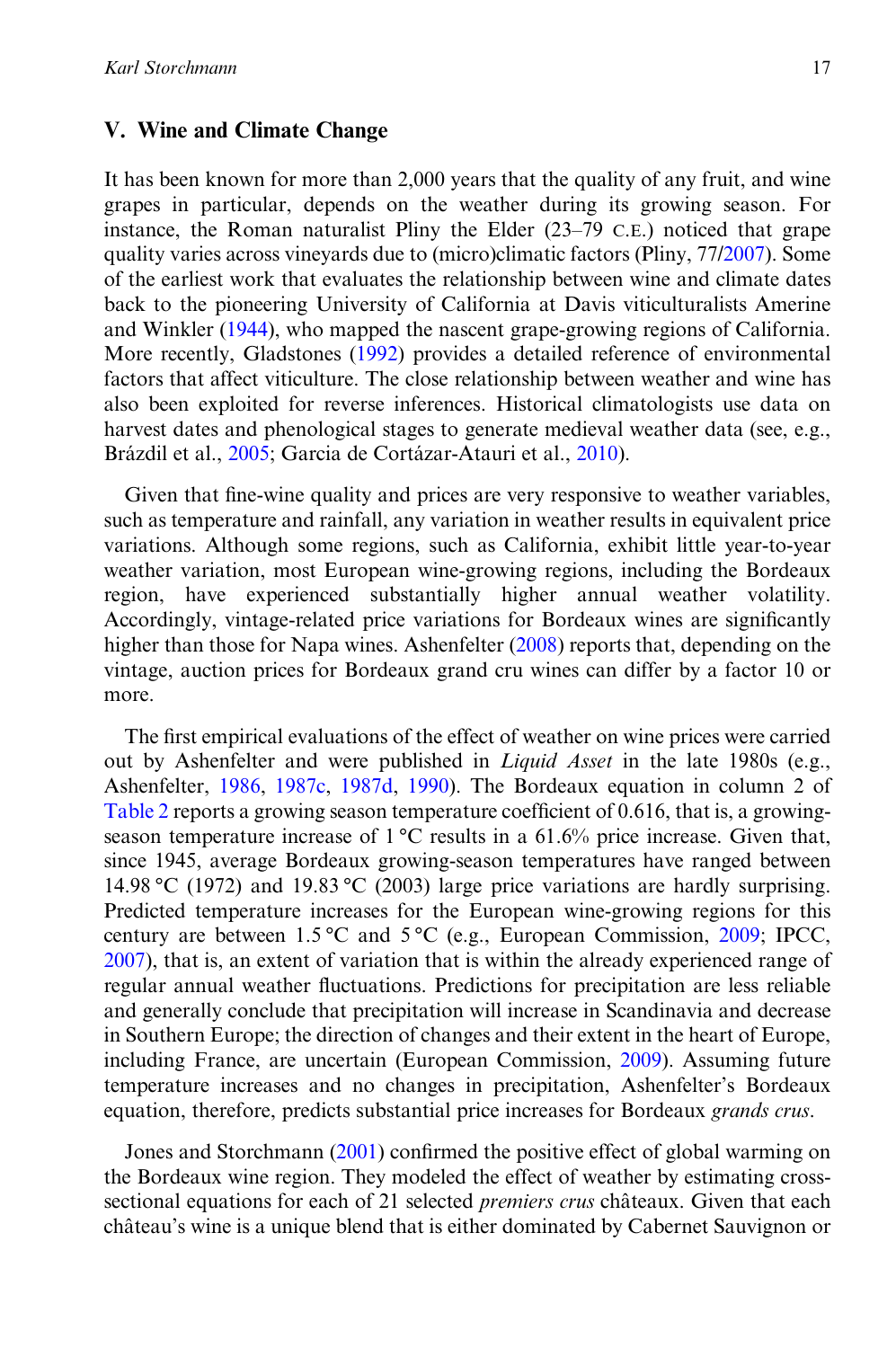Merlot or is a blend of both,<sup>11</sup> Jones and Storchmann  $(2001)$  $(2001)$  first computed the weather's impact on the sugar and acid level of each of these grape varieties. Taking into account the respective blend proportions, they then proceeded with a price equation. They found that Merlot is more responsive to weather than Cabernet Sauvignon. That is, in a scenario of global warming, Merlot-dominated wines, such as Château Petrus, would disproportionally benefit.

Ashenfelter and Storchmann ([2010b](#page-28-0)) employed three different models to evaluate the effect of warming on Mosel vineyards in Germany. In the first model, they explained the Prussian vineyard classification from 1868. Based on land profits for the period from 1837 to 1860,<sup>12</sup> the Prussian government assigned one of eight ranks to each vineyard; rank 1 vineyards commanded the highest wine prices and were highly profitable, while rank 8 vineyards yielded the lowest profits (if any). This vineyard classification was not carried out as an orientation guide for wine aficionados but, rather, as a basis for fair and just taxes; high-profit land was taxed more than low-profit land. Using an ordered-probit model, Ashenfelter and Storchmann ([2010b](#page-28-0)) showed that the Prussian ranking (and thus the willingness to pay for wine) could be explained by referring to the main vineyard characteristics, namely, soil type and the land's potential ability to capture incoming solar radiation, that is, energy. The darker the soil (mainly dark slate that can store the heat) and the higher the potential solar energy of a vineyard, the better is its rank. The amount of solar radiation that a plot of land can capture can be calculated in a fashion similar to that of a solar panel and depends on its latitude, slope, and orientation. For the German Mosel, which is located at the northern frontier of professional viticulture, energy is a scarce resource and the best vineyards are southfacing and exhibit a 45-degree slope. In the next step, Ashenfelter and Storchmann [\(2010b\)](#page-28-0) employed the Boltzmann equation to link solar radiation to temperature. Higher temperatures require more solar radiation. Higher solar radiation, in turn, will change the likelihood that a certain vineyard will have a high-quality rank. As a result, further warming will shift the rank distribution of all Mosel vineyards from low to high quality and will thus increase land prices. Under a warming scenario of 3 °C, the value of vineyards in the Mosel might double.

Ashenfelter and Storchmann ([2010b](#page-28-0)) compared these results with two different time-series models. In one model, they regressed the accountancy data of wineries from various West German wine-growing regions on weather. [Table 6](#page-18-0) shows that the marginal effect of temperature on winery profits (excluding subsidies, column 1) is approximately 0.309. A growing-season temperature increase of  $3^{\circ}$ C might raise profits by about 150%. Interestingly, temperatures do not alter production costs;

<sup>&</sup>lt;sup>11</sup> Many châteaux add smaller quantities of Cabernet Franc, Petit Verdot, Malbec, or Carménère. For Château Cheval Blanc, however, Cabernet Franc is the dominant variety.

 $12$ The profit was calculated as the product of wine price and crop yield minus cost of growing. A detailed description is provided by Beck ([1869\)](#page-29-0). Karl Marx [\(1843](#page-30-0)) published some critical comments about the calculation method in 1843.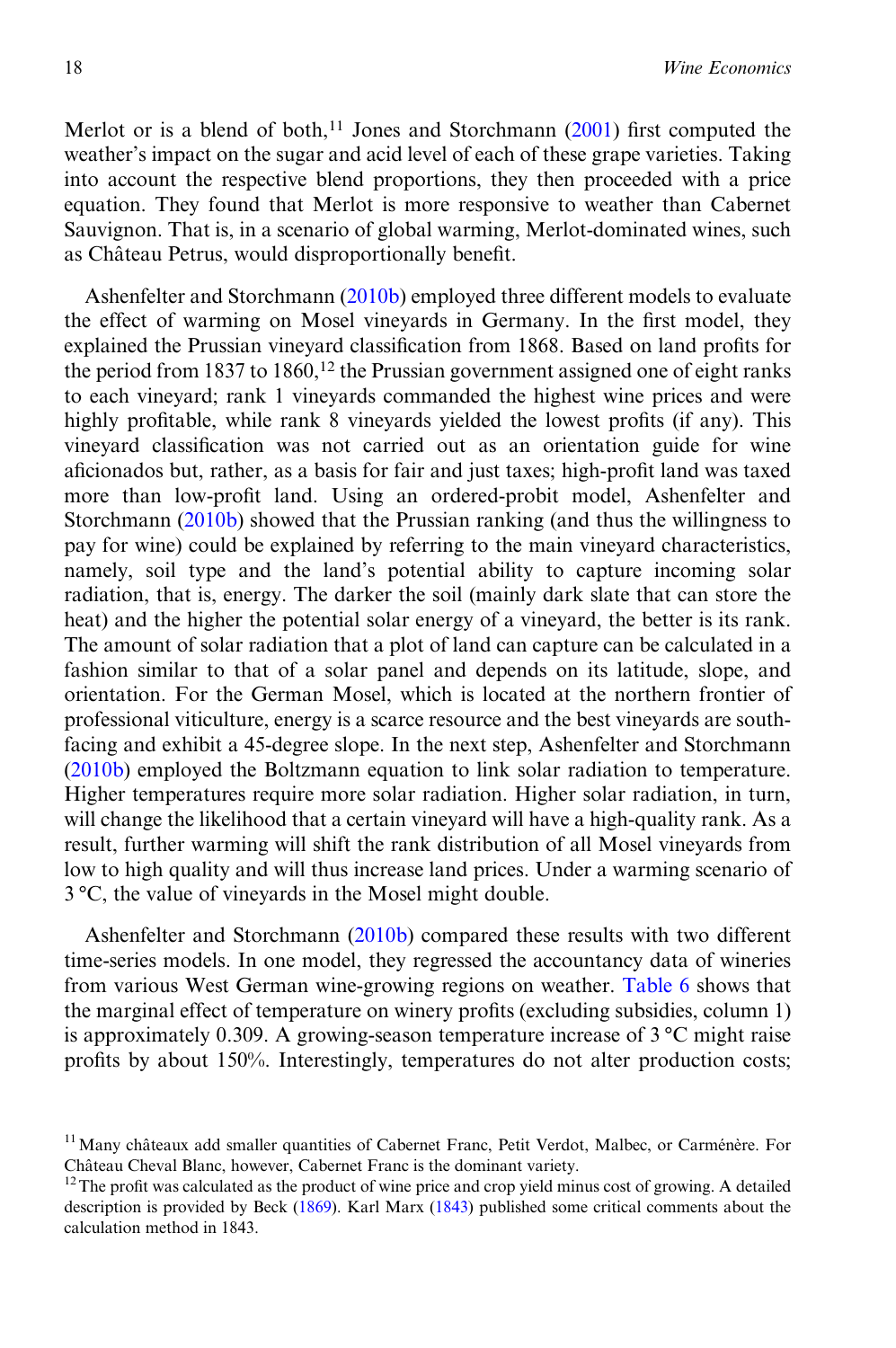<span id="page-18-0"></span>

|                                         | (1)<br>$ln(p \cdot r \cdot f \cdot t \cdot s \cdot t \cdot h \cdot s)$ | (2)<br>$ln(profits incl.$ subsidies) | (3)<br>ln(costs)  |
|-----------------------------------------|------------------------------------------------------------------------|--------------------------------------|-------------------|
|                                         |                                                                        |                                      |                   |
| Temperature growing season <sup>a</sup> | $0.309***$                                                             | $0.305***$                           | 0.026             |
|                                         | (5.17)[5.25]                                                           | (4.71)[5.11]                         | (0.18)[0.19]      |
| Rainfall winter <sup>b</sup>            | $-0.0034***$                                                           | $-0.0031***$                         | $-0.0003$         |
|                                         | $(-9.77)$ [-9.90]                                                      | $(-3.23)$ [-8.51]                    | $(-0.29)$ [-0.29] |
| Rainfall growing season <sup>c</sup>    | $-0.0009***$                                                           | $-0.0009***$                         | $-0.0001$         |
|                                         | $(-4.62)$ [-4.68]                                                      | $(-1.75)$ [-5.67]                    | $(-0.51)$ [-0.52] |
| Trend                                   | $-0.074***$                                                            | $-0.072***$                          | $-0.029$          |
|                                         | $(-8.79)$ [-8.91]                                                      | $(-8.37)$ [-7.98]                    | $(-1.40)$ [-1.42] |
| Fixed effects                           |                                                                        |                                      |                   |
| Mosel                                   | 8.09                                                                   | 8.14                                 | 10.33             |
| Rheinhessen                             | 7.55                                                                   | 7.52                                 | 10.14             |
| Rheingau                                | 8.28                                                                   | 8.14                                 | 10.35             |
| Pfalz                                   | 7.79                                                                   | 7.75                                 | 9.86              |
| Baden-Württemberg                       | 8.48                                                                   | 8.43                                 | 10.18             |
| Franken                                 | 8.11                                                                   | 8.10                                 | 10.41             |
| $R^2$                                   | 0.663                                                                  | 0.644                                | 0.538             |
| F statistic                             | 9.17                                                                   | 11.25                                | 8.26              |
| N                                       | 52                                                                     | 52                                   | 57                |

| Table 6                                        |  |
|------------------------------------------------|--|
| Weather and Real per Hectare Profits and Costs |  |

Source: Ashenfelter and Storchmann (2010a). a. February to October, in degrees Celsius. b. December to February prior to growing season, in milliliters. c. April to October, in milliliters. d. weather data are from the station in Trier (Mosel); \*\*\* significance level of 1%; \*\* 2%; \* 5%; + 6.6%; Newey-West robust t-values in parentheses; t-values based on year clustered standard errors in brackets.

column (3) of Table 6 reports only insignificant effects, that is, profit increases are virtually identical to revenue increases.

In their third model, Ashenfelter and Storchmann [\(2010b\)](#page-28-0) regressed Mosel wine revenue on temperatures. They showed that crop yields as well as prices respond positively to higher growing-season temperatures. This model suggests that a warming of  $3^{\circ}$ C might raise revenue by approximately 180%. [Figure 7](#page-19-0) depicts the suggested temperature impact of all three models, which all show a positive relationship between growing-season temperatures and profits, revenues, or land values. Given the entirely different nature of the models, the results are remarkably consistent.

In a different article, Ashenfelter and Storchmann ([2010a\)](#page-28-0) showed that, depending on the wine sample considered, regressing price on temperature might result in biased results. Comparing auction, retail, and wholesale prices yielded the strongest positive temperature effects for wines sold at auction and much smaller effects for the wholesale sample. Given that only a tiny fraction of the wines produced are sold at auction (e.g., only those of the highest quality) referring to auction prices can overstate the effect of warming.

In a long-run time-series analysis covering the period from 1800 to 2009, Chevet et al. ([2011\)](#page-29-0) studied prices and yields of a premier cru château in the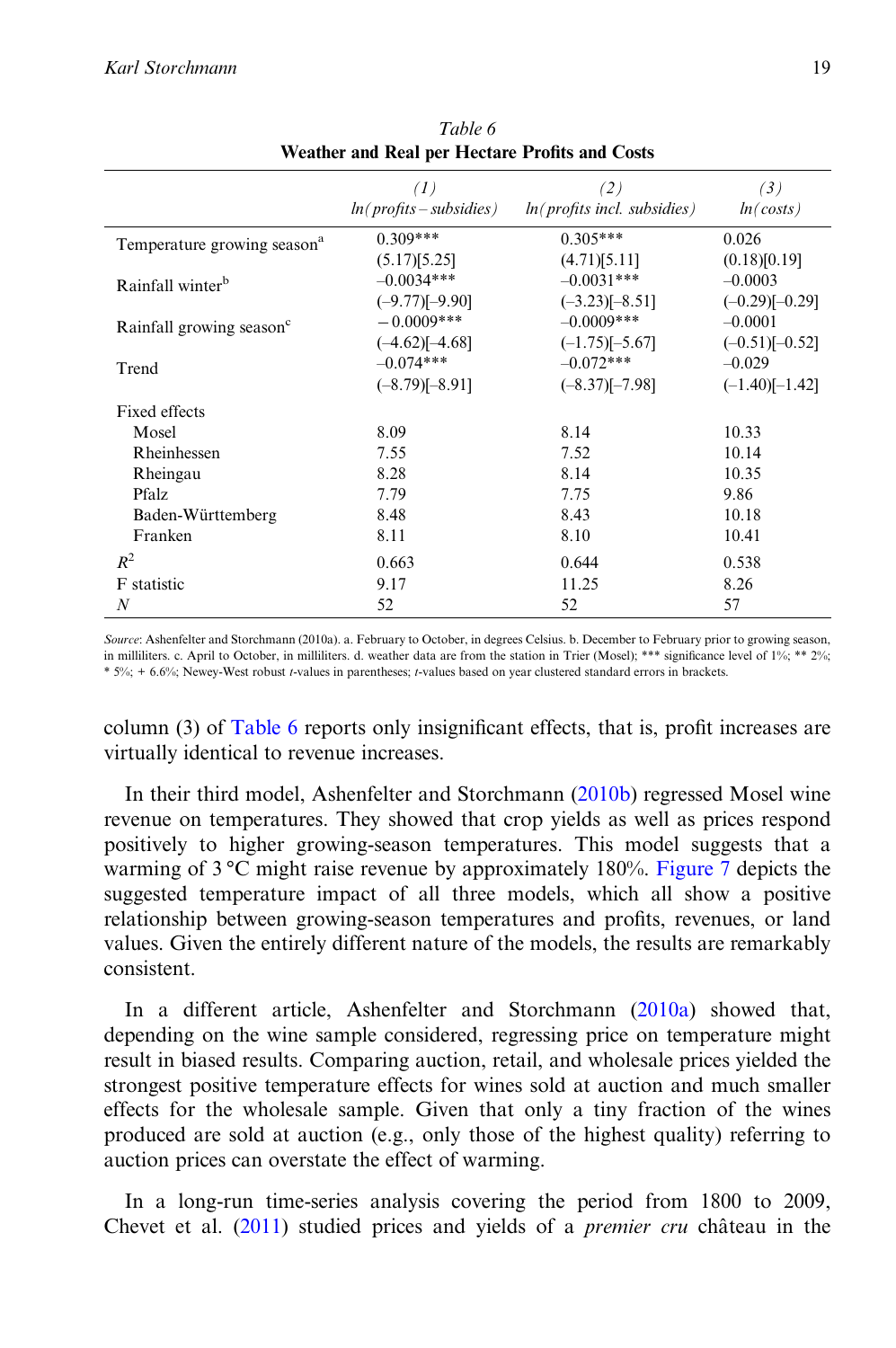<span id="page-19-0"></span>

Growing season temperature change from base Source: Ashenfelter and Storchmann [\(2010a](#page-28-0)).

Bordeaux region. They found a positive impact of temperature on both yields and prices. However, while the temperature responsiveness of crop yields has fallen dramatically over time, prices have become substantially more sensitive to growingseason temperature changes.<sup>13</sup> Apparently, technological improvements have helped wine growers to lower the weather's impact on crop levels. However, the findings also suggest that prices are not driven by quantity produced alone. Quality effects and growing market demand must more than offset the price declining effect of yield increases due to warmer growing seasons.

All the articles mentioned above employ linear temperature specifications, that is, the marginal effect of temperature on wine prices is implicitly assumed to be constant. That might be justified for regions in cooler climates, such as Bordeaux and Germany, or when drawing on data from colder periods such as the "Little Ice Age" of the early and mid-nineteenth century. For warmer regions, especially in the New World, nonlinear specifications might be more appropriate. Byron and Ashenfelter [\(1995](#page-29-0)), in their analysis of Australian Grange (see section 4), regressed a squared function in which wine prices grow with increasing temperatures

<sup>&</sup>lt;sup>13</sup> While the yield coefficient has fallen from  $0.31$  (1847–1900) to  $0.08$  (1961–2009), the price coefficient has increased from 0.004 (1839–1900) to 0.45 (1961–2009) (Chevet et al., [2011](#page-29-0)).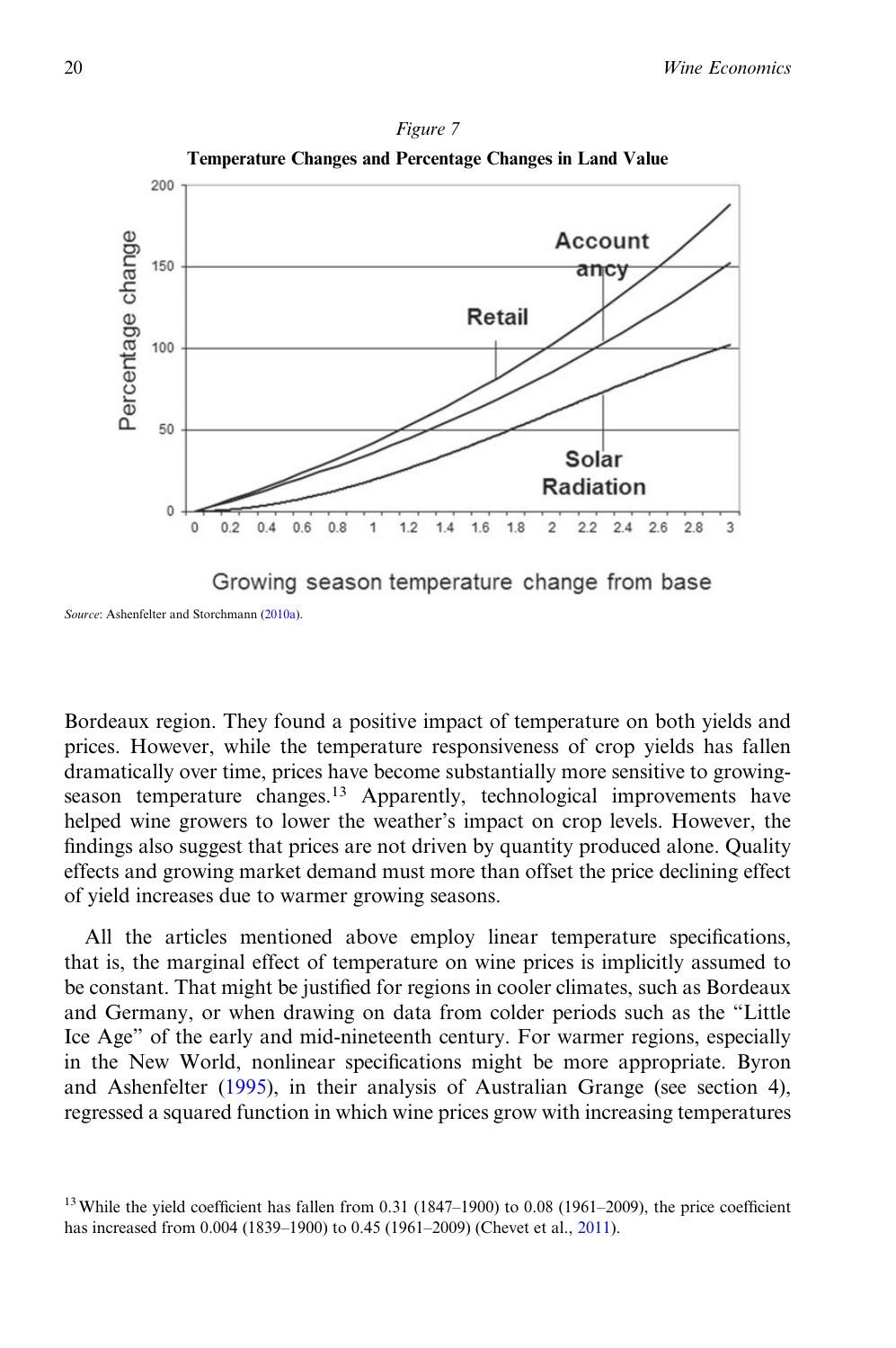but at a decreasing rate. Wood and Anderson ([2006\)](#page-32-0) also employed a squared temperature specification for Australian icon-wine prices. Similarly, Haeger and Storchmann ([2006](#page-30-0)) estimated a squared function for U.S. pinot noirs that have their price-maximizing peak at a growing-season temperature of  $22.2 \text{°C}$ (from April to September). Many U.S. growing regions are already above the optimal temperature (Salem, Oregon: 23.2 °C; Napa, California: 26.2 °C; Paso Robles, California: 30.3 °C). Further warming might thus have detrimental effects on Pinot Noir prices. In contrast, Burgundy (Dijon:  $22.0 \degree C$ ) as well as German wine regions (Karlsruhe, Pfalz: 21.3 °C) are still benefiting from further warming.

Some studies focused on wine quality rather than on wine prices or winery profits. Jones et al. [\(2005](#page-30-0)) analyzed the effect of temperature on Sotheby's vintage ratings from 1950 to 1999 for all major wine regions worldwide. They employed nonlinear squared time-series models for each region and show that there are winners and losers in global warming. In general, although wine-growing regions in northern France and Germany will produce better wine quality with increasing temperatures, wine-growing regions in Spain (Rioja), California, and South Australia (Barossa Valley) might suffer from any further warming.

Storchmann ([2005\)](#page-31-0) examined the weather determinants of the quality of Schloss Johannisberg wine in the German Rheingau region from 1700 to 2003 employing an ordered-probit model. He drew on documented vintage classifications (such as "top wine," "sour," "lesser vintage") in historical harvest books, grouped them into five quality ranks, and regressed these ranks on various weather data. Because instrumental weather data for the covered period are available only from weather stations in England and, with some restrictions, in the Netherlands, he also referred to monthly index data. The results showed that (1) English weather data are a good proxy variable for the actual weather conditions in the Johannisberg vineyards;<sup>14</sup> and (2) that moderate warming will improve the quality of Rheingau wines.

It is clear from these analyses that, in the wine industry as in many other industries, there are winners and losers in global warming. Changing climate requires many technological adjustments and varietal substitutions. In addition, in order to mitigate the deteriorating effects of temperature increases, viticultural regions tend to move toward the poles, to higher elevations or, for example, in California, closer to the coast.

 $14$ This squares with the results of an analysis by Lecocq and Visser [\(2006](#page-30-0)), who analyzed Bordeaux wine prices. They compared the results when drawing on data from only one weather station to those from numerous local stations. They conclude that using localized data does not improve the models' explanatory power.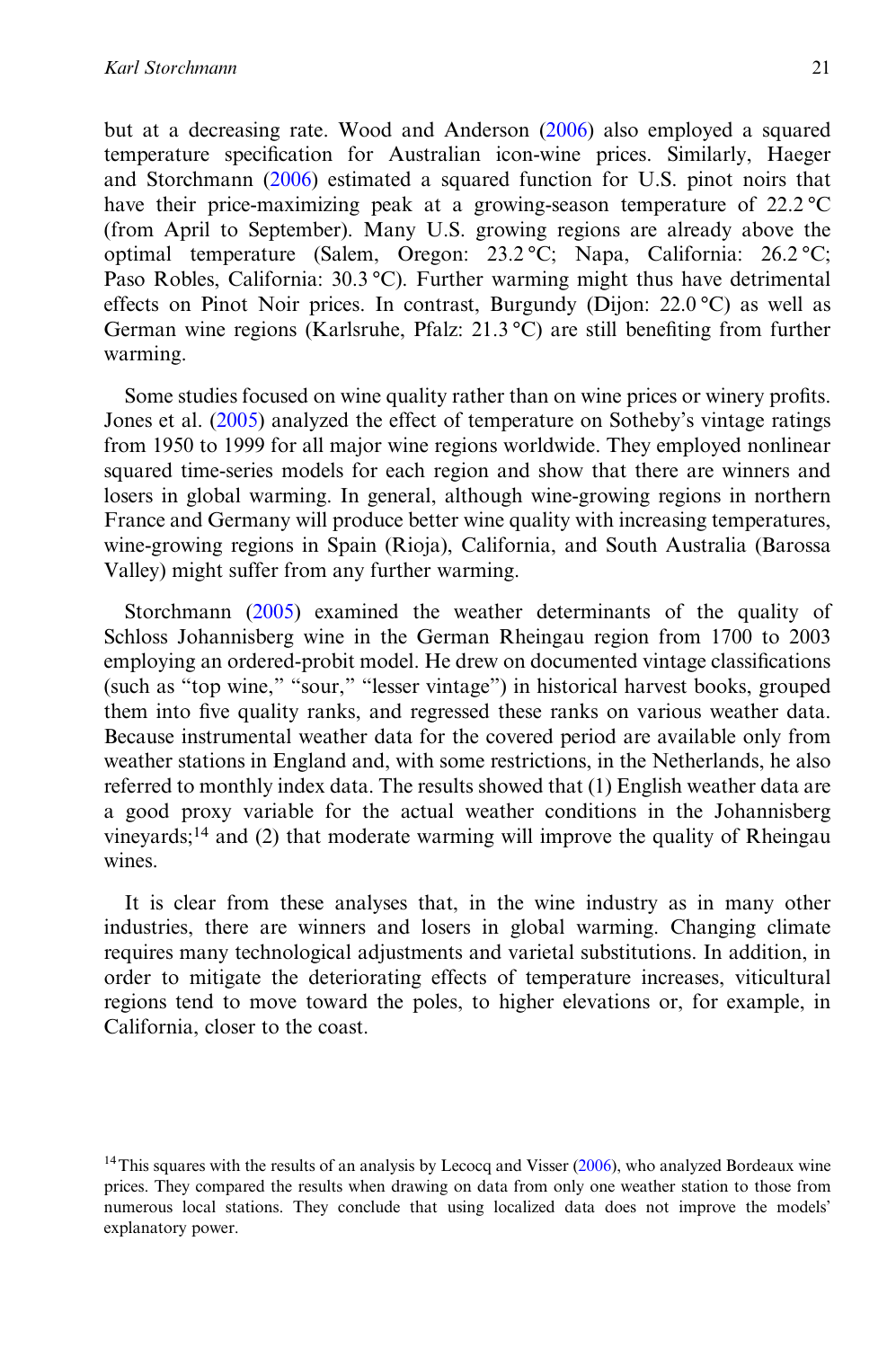| Subscriptions to Selected U.S. Wine Magazines in 2010  |         |                      |                          |                                           |                                 |                                     |
|--------------------------------------------------------|---------|----------------------|--------------------------|-------------------------------------------|---------------------------------|-------------------------------------|
| Magazine title                                         | Founded | <b>Subscriptions</b> | Single<br>copies<br>sold | Subscription<br>price <sup>a</sup> $(\$)$ | Single-<br>copy<br>price $(\$)$ | <b>Sales</b><br>revenue<br>(81,000) |
| California                                             | 1973    | $3,000^{\rm b}$      | n.a.                     | 32.00                                     |                                 | 96.0                                |
| Grapevine<br>Connoisseurs' Guide<br>to California Wine | 1974    | 7.000 <sup>b</sup>   | n.a.                     | 90.00                                     |                                 | 630.0                               |
| Wine Spectator                                         | 1976    | 368.522              | 32.030                   | 49.95                                     | 4.95                            | 18,887.0                            |
| Wine Advocate                                          | 1978    | 50,000               | $\theta$                 | 75.00                                     |                                 | 3,750.0                             |
| Wine Enthusiast                                        | 1979    | 108,000              | 4.653                    | 29.95                                     | 4.95                            | 3.257.6                             |
| Wine and Spirits                                       | 1981    | 23,000               | 48,000                   | 29.95                                     | 5.99                            | 976.4                               |
| The Wine News <sup>d</sup>                             | 1985    | $30,250^{\rm b}$     | 24,750                   | 25.00                                     | 5.00                            | 880.0                               |

Table 7

Sources: Association of Magazine Media (2011), Pitcher (2003), and the websites of the respective magazines. a. for 2010. b. as of 1999. c. online only, a hardcopy subscription costs \$120/year. d. discontinued in 2010.

## VI. Wine and Expert Opinion

# A. Expert Ratings and Price Impact

Because wine is an experience good, and its characteristics are not known to most wine drinkers before consumption, experts and their critical reviews can help to fill an information void.

Accordingly, the market for expert opinion on wine is large. The seven major U.S. wine magazines have a combined subscribership of more than 500,000 (Table 7), with 350,000 alone for the *Wine Spectator*; wine magazine sales total more than \$25 million. In addition, there are a few foreign magazines (e.g., *Decanter*) and numerous smaller publications, online services (e.g., JancisRobinson.com), and wine blogs.

Another remarkable fact shown in Table 7 is the sudden and rapidly growing interest in expert opinion. The first U.S. wine magazines started in California in the mid-1970s. Even Wine Spectator was originally launched in San Diego and moved to New York only after Marvin Shanken bought the publication from founder Bob Morrisey in 1981. Considering that there was no national wine magazine before the mid-1970s, this sudden and rapidly growing demand for expert opinion is fairly amazing.

Wine consumers and investors rely on experts in many ways. Experts predict the quality of particular (especially Bordeaux) vintages that have not been traded yet in order to help wine investors and connoisseurs to decide whether to buy futures. They describe a wine's taste and smell and rate wines or award gold medals to help consumers make a choice.

Ashenfelter (e.g., [1987d,](#page-28-0) [1990](#page-28-0), [1992,](#page-28-0) [2008](#page-28-0); Ashenfelter et al., [1995\)](#page-28-0) has shown that expert opinion regarding Bordeaux vintage qualities can be seriously flawed.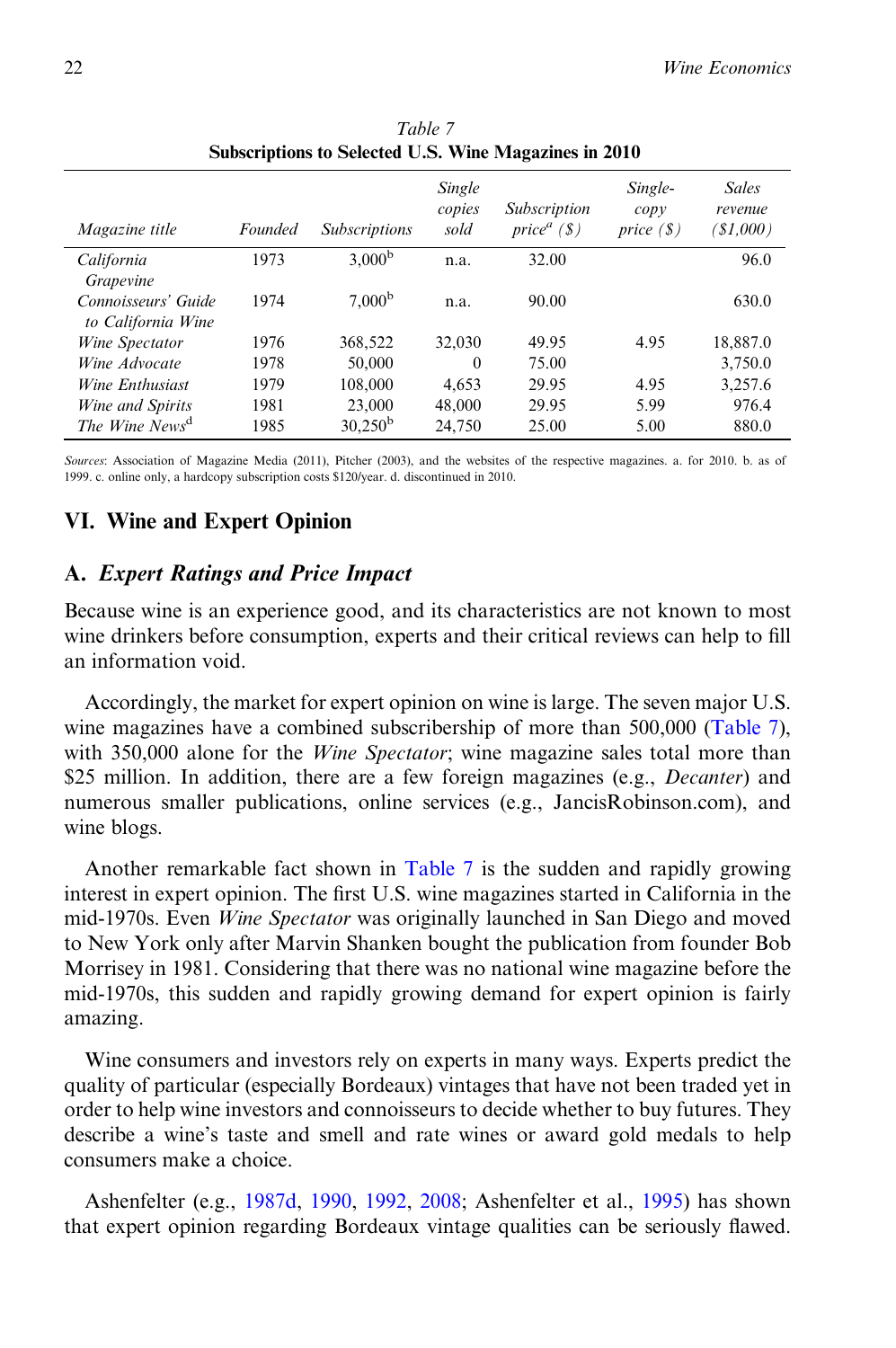Relying on publicly available information, such as weather data, yields more reliable results. Furthermore, weather data about a certain vintage are available directly after the harvest, that is, about half a year before the first experts have tasted and rated the vintage. In addition, weather information is available at no cost.

Ashenfelter [\(2008](#page-28-0)) has also shown that the Bordeaux wine market exhibits considerable inefficiencies. Directly after their release, many young wines have prices that deviate substantially from the predicted price based on weather. In fact, most vintages are overpriced. However, after about 10 years, when the wines enter the drinkable stage, wine prices converge on the predicted price based on the weather. According to Ashenfelter [\(2008](#page-28-0)), the overpricing during the wines' early life is especially pronounced for vintages that are predicted to be the worst. For instance, prices for the 1969 vintage decreased by 76% within the first 15 years after its release: "This suggests that, in large measure, the ability of the weather to predict the quality of the wines is either unknown or ignored by the early purchasers and sellers of the wines" (Ashenfelter, [2008,](#page-28-0) p. F183).

One reverse anomaly is the 1982 Bordeaux vintage whose prices soared above the weather-predicted price and even 30 years after its release have not converged at the expected price (Ashenfelter, [2008](#page-28-0)). The main reason for this phenomenon could be the high praise for this vintage by wine critics, in particular by Parker, who is widely considered the most influential wine critic. For the 1982 vintage, Parker awarded a perfect score of 100 points to seven Bordeaux *grands crus*, more than for any vintage before.15

This raises the question of whether and to what extent wine critics influence wine prices. Based on prior analyses by Ashenfelter ([1990\)](#page-28-0), Ashenfelter and Jones ([2012\)](#page-28-0) examined the efficiency and the price influence of expert ratings for Bordeaux wines. They contrasted the explanatory value of ordered vintage quality indicators by wellknown experts, namely, the University of Bordeaux enology professors Riberau-Gayon and Guimberteau, with publicly available weather data to examine whether the experts' opinion contains any private information beyond what is already publicly known. In two models, they regressed wine prices first on expert ratings only and then on weather data only and found that both kind of variables are good price predictors. In the following step, they added the experts' ratings to the weather data equation. As a result, expert ratings become inconsistent and insignificant, suggesting that they do not contain any private information. This result finds further support from the fact that weather data are excellent predictors of the experts' ratings. Haeger and Storchmann [\(2006](#page-30-0)) pursued a similar sequential approach and found that *Wine Spectator* points only marginally improve weather-based models of U.S. pinot noir wine prices. Jones and Storchmann ([2001\)](#page-30-0) differentiated this approach by château and reported that prices of smaller châteaux, those that make

<sup>&</sup>lt;sup>15</sup>Other outstanding Parker-rated Bordeaux vintages are (number of 100-point wines in parenthesis): 2000 (7), 1961 (4), 1945 (3), 1989 (3) and 1990 (3).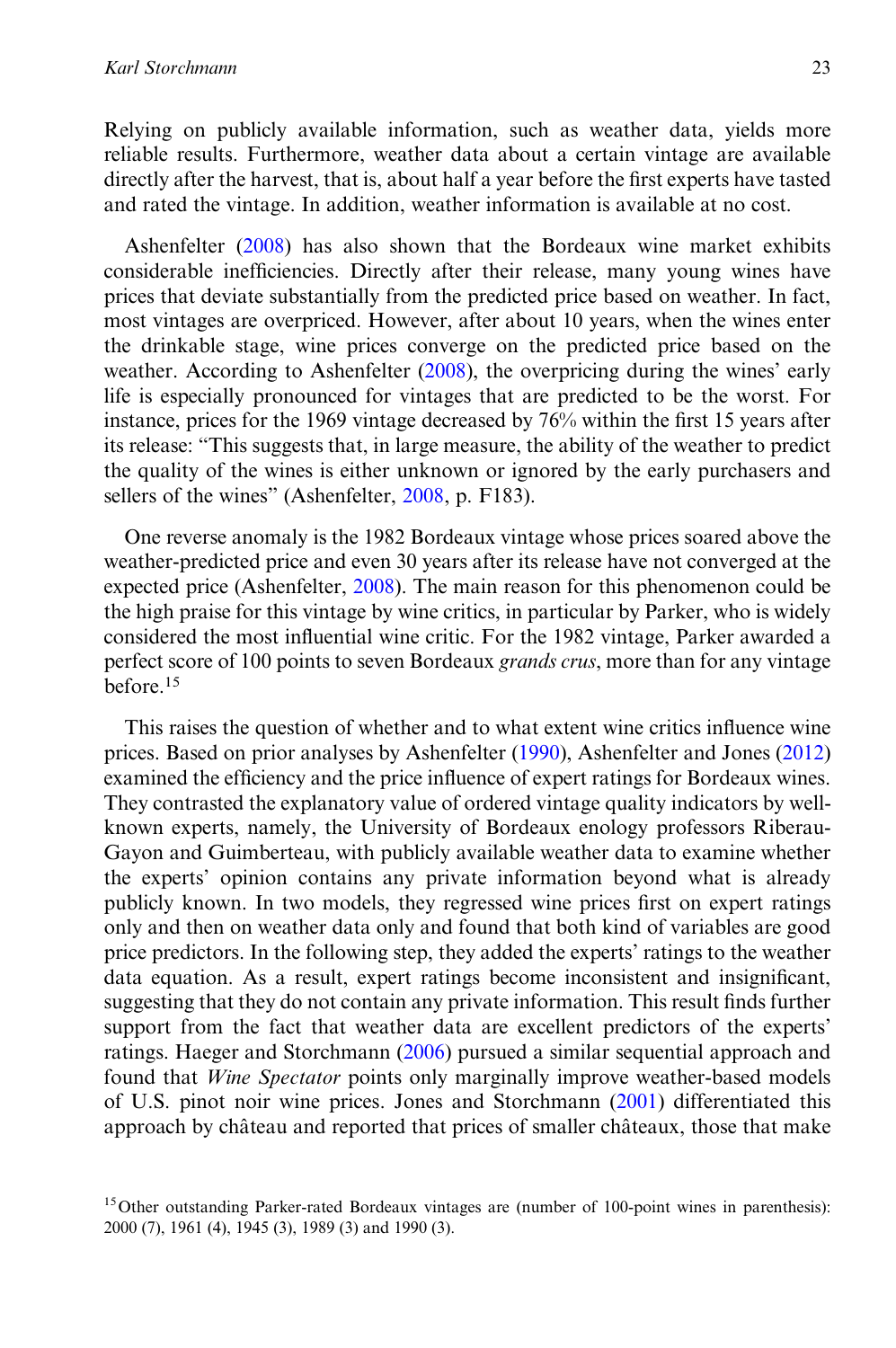Cabernet Sauvignon-dominated wines and those that have been rated highly in the past, are more sensitive to Parker points than others.

Hadj Ali and Nauges [\(2007](#page-30-0)) examined Bordeaux en primeur prices, that is, wine future prices that are set by the châteaux in the spring after the harvest. Using a hedonic approach, they found a statistically significant but small effect of critical points by Wine Spectator as well as by Parker in addition to fundamentals. Hadj Ali and Nauges [\(2007](#page-30-0)) found that Parker's impact on future prices is fairly small: one additional Parker point results in an average price increase of 1.01%.

Hadj Ali et al. [\(2008](#page-30-0)) referred to a natural experiment in order to disentangle the public and the private information content of expert ratings. They analyzed the influence of Parker ratings on Bordeaux en primeur prices by drawing on a natural experiment. Normally, the Bordeaux châteaux set their en primeur prices in the spring following the harvest—after Parker has tasted and rated the wines. The châteaux, therefore, have the opportunity to incorporate any possible private information contained in Parker's rating into the price. However, in the spring of 2003, Parker did not visit the region and did not publish his assessment of the 2002 vintage before the fall of 2003. Thus, the châteaux set their 2002 en primeur prices without Parker's rating. The authors confirmed the small price relevance of critical points already found by Hadj Ali and Nauges ([2007\)](#page-30-0). The fact that Parker visits the Bordeaux region and tastes and rates *en primeur* wines has an average value of approximately  $\epsilon$ 2.80 per bottle, that is, less than 2% of the average *en primeur* price for premier cru.

#### B. Experts and Wine Words

Wine critics and experts not only convey private information about a wine's quality by assigning grades or points but also provide verbal descriptions of the smell and taste. Parker alone has evaluated and described the appearance, smell, and taste of more than 180,000 wines in his newsletter The Wine Advocate; Wine Spectator lists over 240,000 wine reviews on its website. Over the past 40 years, a rich wine vocabulary has evolved.

According to Parker's A Glossary of Wine Terms, wine descriptors include terms such as "angular," "austere," "backward," "chewy," "decadent," "dumb," "precocious," and "unctuous" (Parker, [2011\)](#page-31-0). For instance, Parker describes a Rhône wine as follows: "Deep ruby color includes purpose nuances. Closed aromatically, hints of crème de cassis and black cherries. Cuts broad swath across the palate with considerable depth and concentration. Tannic as well as broodingly backward" (Weil, [2007](#page-32-0), p. 140).

What is the informational value of wine words? In one of the first studies, the linguist Adrienne Lehrer ([1975\)](#page-30-0) examined the function and value of the wine language. She ran several experiments to assess the degree of useful communication about wine flavors. In one experiment, she let people first describe three distinctly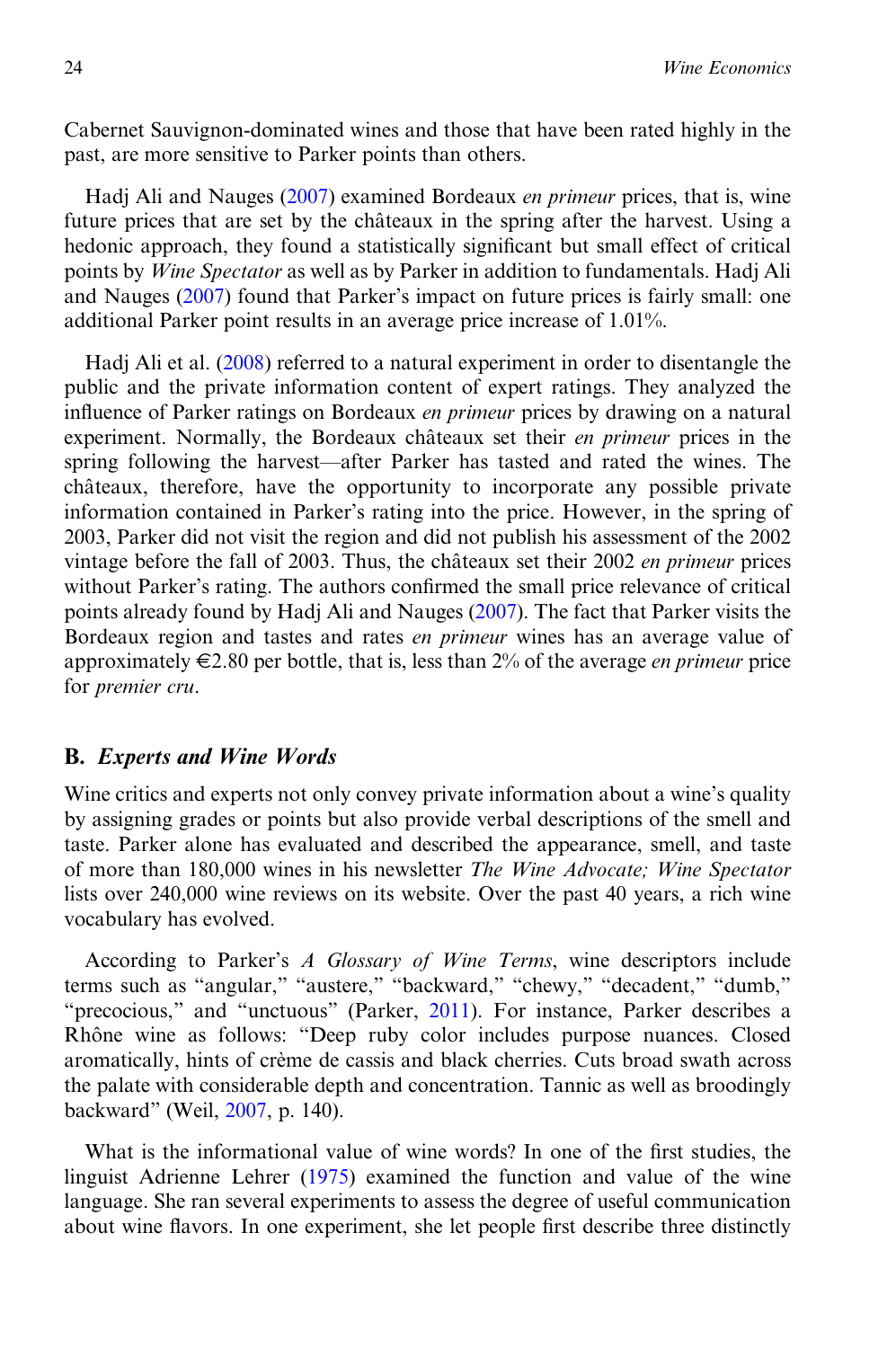different wines. In subsequent blind tastings, she then asked the subjects to match the description with the wine. Surprisingly, the subjects were unable to produce a better than chance match, thus casting doubts on the informational value of wine words.

Lawless ([1984\)](#page-30-0) compared the matching ability of wine experts and nonexperts when drawing on descriptions by either group. In his experiments, only expert tasters using expert descriptions performed slightly better than random. All other combinations, such as expert descriptions and amateur tasters or amateur descriptions and amateur tasters, resulted in outcomes that were no better than chance.

More recently, Weil [\(2007](#page-32-0)) analyzed the value of wine words. He drew on published wine descriptions in Wine Spectator and Parker's Wine Advocate and asked subjects to match three wines with the corresponding description. The overall matching performance was random.

Why do wine consumers rely on expert opinion if they do not provide any practical use?

Quandt ([2007\)](#page-31-0) analyzed the wine market by referring to a book by Princeton philosophy professor Harry G. Frankfurt called On Bullshit (2005). He concluded: "I think the wine trade is intrinsically bullshit-prone and therefore attracts bullshit artists" (Quandt, [2007](#page-31-0), p. 135). This seems to be confirmed by the relatively high nonscholarly Google hit ratio reported in [Table 1](#page-4-0).

However, according to Ramirez ([2010\)](#page-31-0), wine descriptions appear to exert influence not only on wine critics but also on producers. Analyzing 2,700 Wine Spectator reviews of recent Napa Cabernet Sauvignon and employing a dynamic price model, Ramirez found that the length of the review (measured by the number of characters) has a significant positive price effect—even after controlling for quality. In addition, he found that the price effect does not result from "purely analytical" words but, rather, from metaphorical language. This suggests that consumers find prose more persuasive than neutral descriptions, that is, wine descriptions might meet needs other than the mere transmission of information.

# C. Expert Failure

Not only can expert opinion be of little informational value, but it can also be downright flawed. Hodgson [\(2008](#page-30-0)) analyzed the performance of wine judges at a major U.S. wine competition from 2005 to 2008. At these wine competitions, panels of four wine judges assess samples of 30 wines and award medals (Gold, Silver, Bronze) to excellent wines. Unknown to the judges, Hodgson inserted triplet pourings of one bottle into the sample, that is, three of the 30 wines within one flight were identical. Only 10% of the judges were able to rank these wines within the same medal rank; another 10% assessed the triplet wines within a two-medal range, that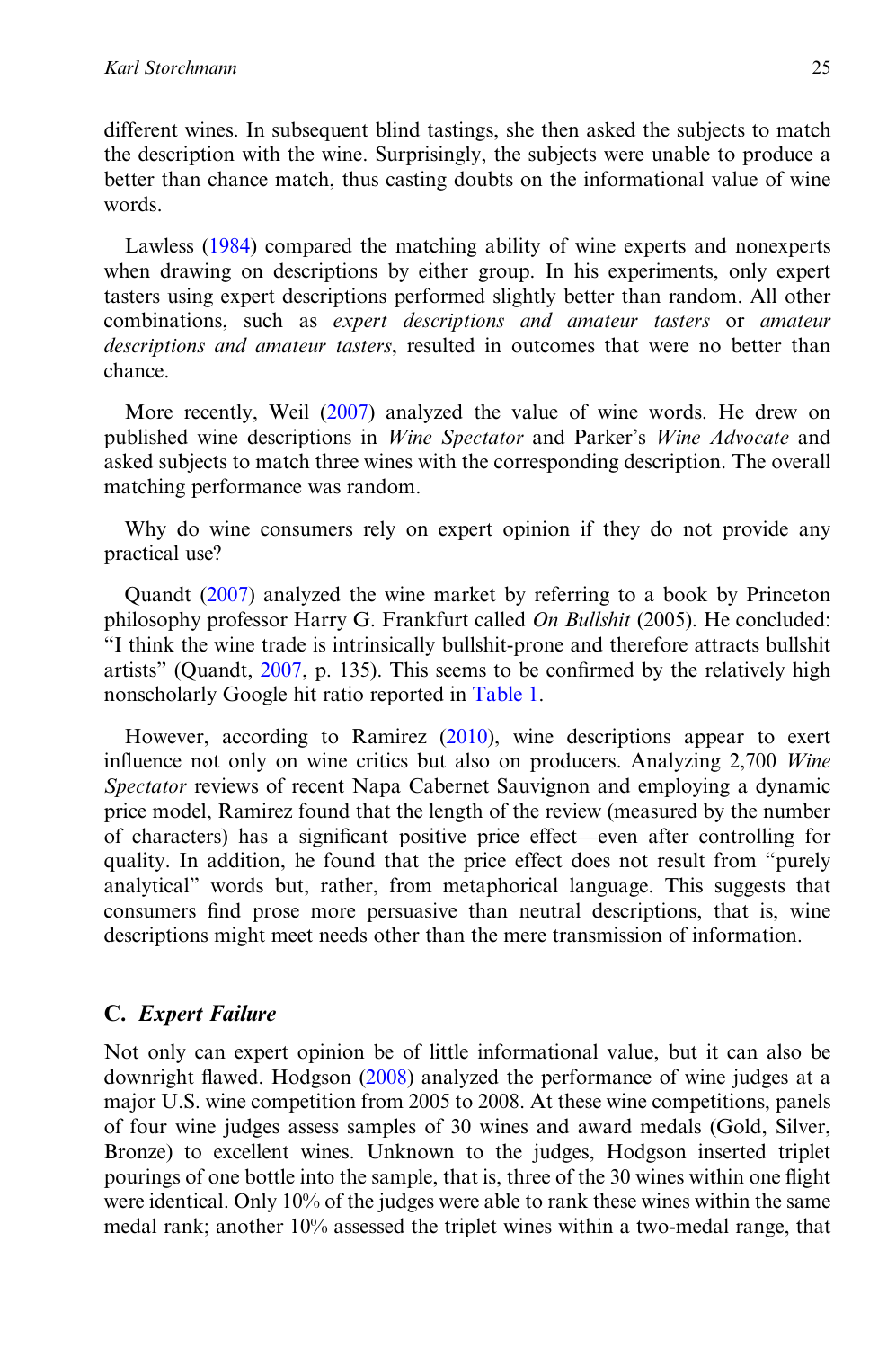is, 80% of the examined judges ranked identical wine more than two medal ranks apart. In addition, even the 10% of judges who assigned the same quality rank to identical wines were unable to repeat this performance the following year. These results suggest that experts award medals at random.

This conclusion finds further support in a second study by Hodgson ([2009\)](#page-30-0). Hodgson, a wine maker himself, observed that wines entered into several competitions rarely received identical evaluations in each of them. A wine might obtain a Gold medal in one competition and nothing in another. If a Gold medal were a good predictor for quality, then the probability of receiving a Gold medal at competition B should not be independent of whether this wine already obtained a Gold at competition A. In fact, a wine that receives a Gold at competition A should have a higher than random chance of obtaining a Gold at competition B.

However, Hodgson [\(2009](#page-30-0)) found that this is not the case. The probability of obtaining a Gold medal at competition B is stochastically independent and follows the binomial probability distribution. For instance, if the chance of receiving a Gold at any competition were 10% and if the distribution of Gold medals were random (i.e., independent of quality) the chance of receiving two Gold medals would equal  $0.1 * 0.1 = 0.01$ . Hodgson found that this is the case for wine competitions and states "that chance alone may account for the number of Gold medals that a wine receives" (2009, p. 8).

Expert opinion does not suffer only from a lack of expertise, however. Sometimes conflicts of interest can result in biased outcomes. Reuter ([2009\)](#page-31-0) examined whether wineries that advertise in *Wine Spectator* receive better critical evaluations of their wines. He exploited the fact that the other large wine magazine, *Wine Advocate*, does not accept winery advertising. Although advertisers and nonadvertisers obtain similar ratings, when he controlled for quality by referring to *Wine Advocate* ratings, Reuter ([2009\)](#page-31-0) found that advertisers receive almost one more critical point than do nonadvertisers. The effect seems largely due to a higher chance of being "retasted." When a blind tasting yields unexpected results, *Wine Spectator* allows a retasting, that is, the wine will be added to the next flight and thus "gets a second chance." It appears that advertisers obtain this opportunity more frequently than nonadvertisers.

But, even worse, Robin Goldstein [\(2008\)](#page-30-0) reported that, in addition to being flawed or biased, expert opinion can be entirely made up. Goldstein applied for the Wine Spectator Award of Excellence, that is regularly given to restaurants with an outstanding wine list. However, Goldstein has never owned nor managed a restaurant. Instead, he launched a website for a fictitious restaurant in Milan, Italy; he posted menus and two wine lists—a regular list and a reserve list. For the expensive reserve list, he mostly selected wines that received only between 50 and 70 Wine Spectator points. Wine Spectator deems wines in the 50–74-point range "not recommended" and wines in the 75–79-point rage "mediocre: a drinkable wine that may have minor flaws." In order to add some credibility to his made-up restaurant,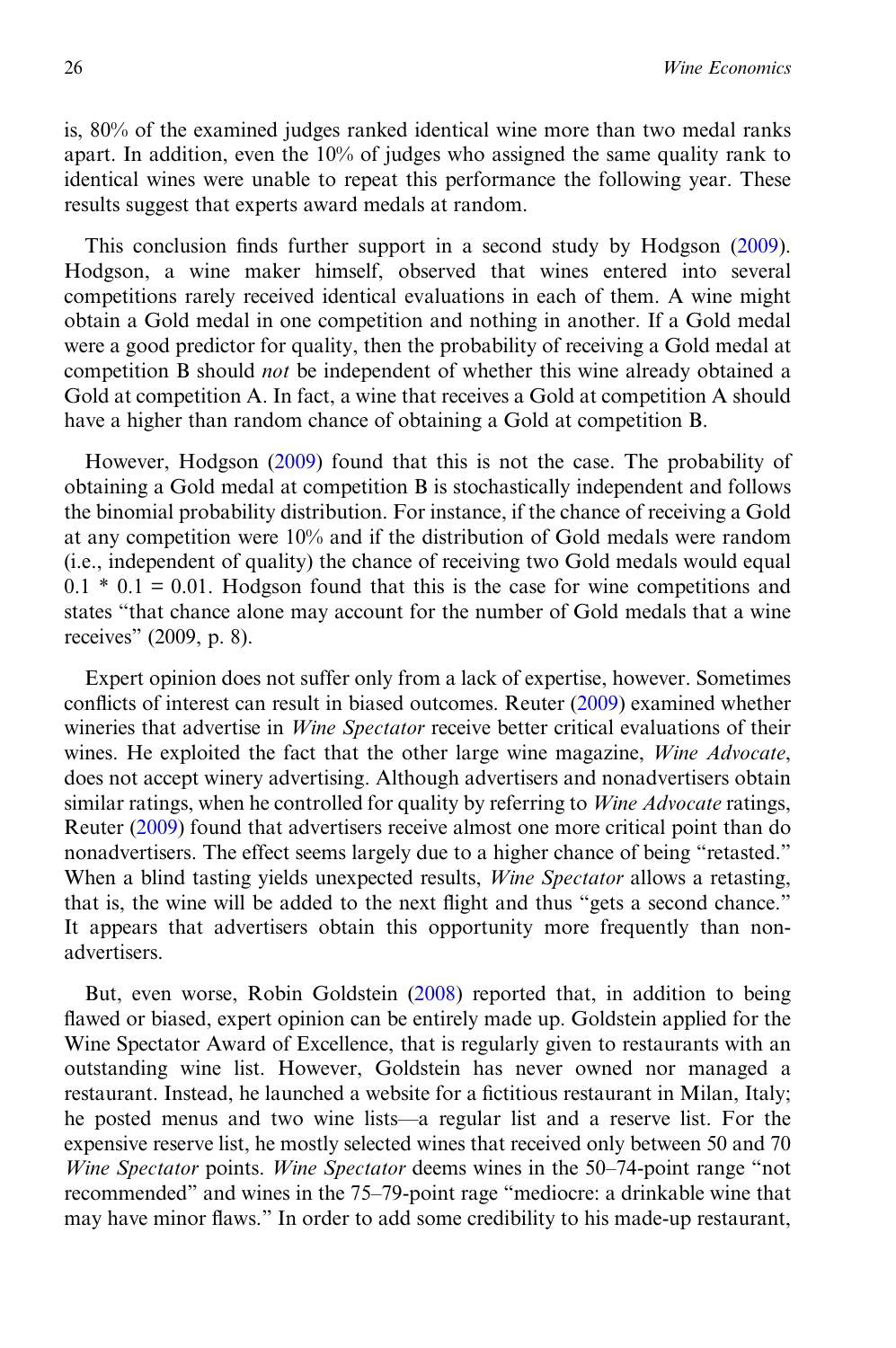Goldstein also obtained an Italian telephone and fax number. He submitted his application, a letter and a \$250 fee—and after an evaluation phase of a few weeks, he indeed received the Wine Spectator Award of Excellence.

This means that *Wine Spectator* granted an award of distinction to a nonexistent restaurant. The expert's service, namely, conveying information about an experience good, has become an experience good (or even a credence good) itself. Ashenfelter et al. [\(2011\)](#page-29-0) showed in a theoretical and empirical model that earning a Wine Spectator Award of Excellence is meaningless for the quality of the wine list. Only restaurants that can charge their customers for the cost incurred will apply for the award. Thus, after controlling for the quality of food, service and décor, Ashenfelter et al.  $(2011)$  $(2011)$  found that applying for (and receiving) a *Wine Spectator* Award of Excellence only results in higher prices.

However, the issue of flawed or even fraudulent expert opinion is not unique to the wine industry. A recent *ABC News* report on the Better Business Bureau (BBB), an institution that evaluates and rates businesses in the United States, showed that numerous nonexistent businesses, such as a fictitious firm named Hamas, received impeccable ratings as long as they paid the evaluation fee. Others that declined to pay, such as Disneyland or some of Wolfgang Puck's restaurants, received an F (Rhee and Ross, [2010\)](#page-31-0). Clearly, inherent issues arise when the evaluatee pays the expert who evaluates him. There has long been a suspicion that the evaluations of business rating companies such as Moody's, Fitch, or Standard & Poor's may be equally flawed.

### VII. Summary

Compared to other beverages, wine enjoys a lively Internet presence; wine writers, critics, bloggers, consumers, winegrowers, and merchants all write about wine. In contrast, significantly less scholarly work has been conducted on wine than on any other beverage. As a result, a Google search shows that the general Internet chatter on wine per Google Scholar hit is second to none among all beverages. Although milk generates less than 4,000 general Google hits per scholarly citation, wine generates almost 13,000. Clearly, more people have opinions about wine and write about them than they do about milk.

However, the scholarly economics work on wine has grown substantially since the mid-1980s. Meanwhile, wine has become the leading beverage cited particularly in high-end general economics journals. In 2006, the AAWE was founded and the association's publication, the Journal of Wine Economics, is entirely devoted to economic issues related to wine.

The origins of wine economics can be found in the newsletter Liquid Assets, which was launched by Ashenfelter in 1986. Liquid Assets has been devoted to a quantitative way of looking at the wine market. Although Ashenfelter has published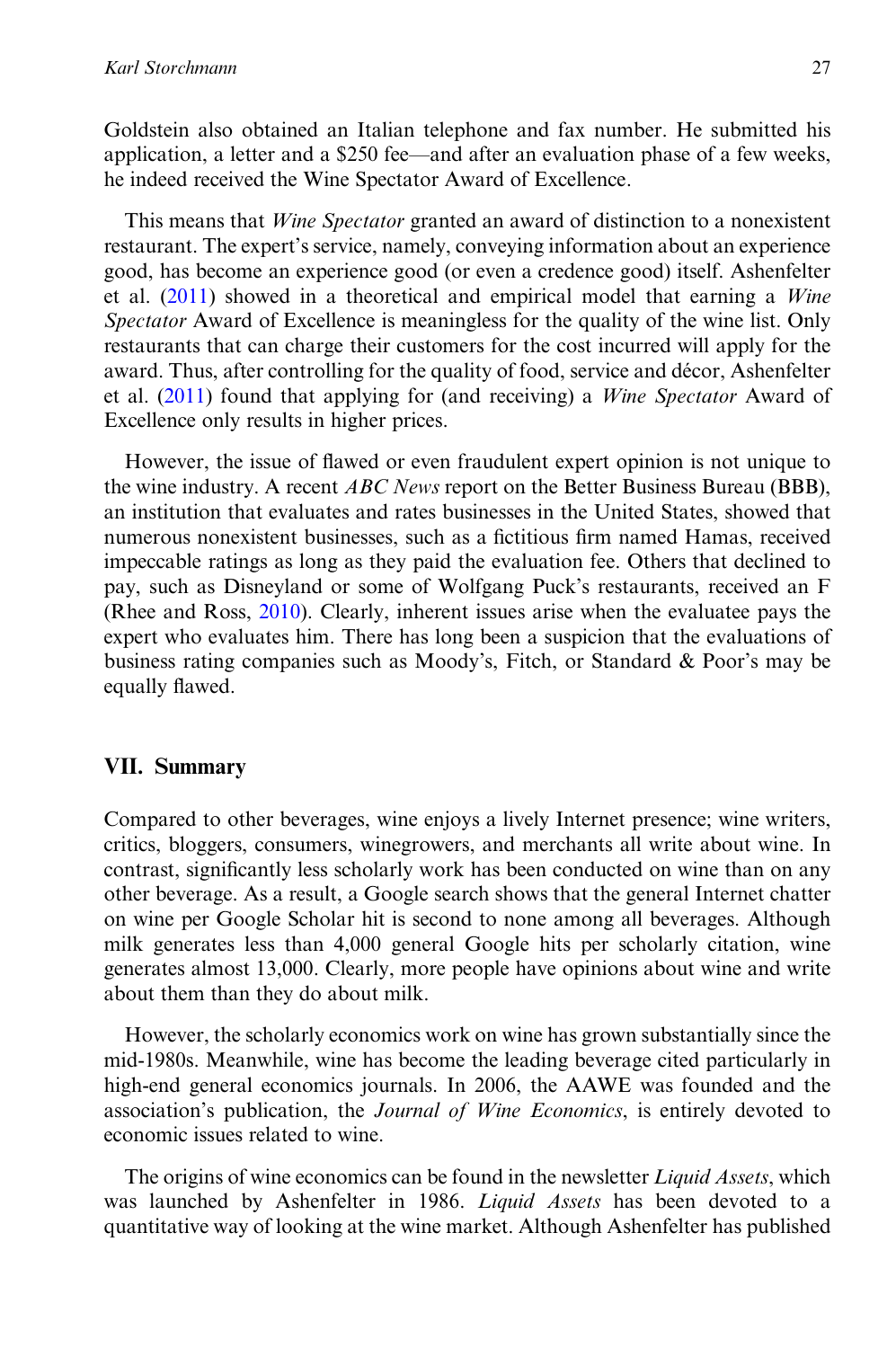many ground-breaking wine papers in his newsletter, the most influential one was arguably his analysis of Bordeaux wine prices and the weather, for it contains the seeds of the three major research topics in wine economics: finance, climate, and experts.

More than 25 years after the launch of *Liquid Assets*, consumers can look back on a substantial and increasing body of high-end economic literature in all three fields. It appears to be typical for wine economics that the findings of many analyses have implications that go beyond the wine market. Financial wine studies not only analyze the effects of portfolio diversification and risk control but also contribute to general research on the development of asset bubbles. Analyses of wine and weather provide a complex picture of winners and losers from climate change. Wine-related research on the role and value of expert opinion can be applied to seemingly winedistant issues such as business rating agencies like Standard & Poor's or Moody's.

In the past decade, the research into wine economics has diversified and gone beyond finance, climate, and experts. In particular, research interest has grown on issues related to market regulation, quality signaling and consumer search.

The repeal of Prohibition in the United States in 1933 granted states the authority to regulate the production, distribution, and consumption of alcohol, resulting in a wide range of rules and standards across the country; for instance, many states prohibited direct interstate wine shipping. Riekhof and Sykuta [\(2005\)](#page-31-0) analyzed the political economy of interstate shipment regulations and showed that wine distributors are the driving force behind shipping restrictions; the higher the distributors' market concentration within a given state, the more likely it is that this state will prohibit direct shipments. In addition, Gokcekus and Nottebaum ([2012\)](#page-29-0) find that states with little tax revenue, proxied by the fraction of federal aid received, tend to prohibit direct wine shipments.

Wiseman and Ellig [\(2004](#page-32-0)) investigated wine prices in Virginia and concluded that the prohibition of out-of-state online sales has resulted in a 10% increase in prices. When the state of Virginia legalized direct wine shipping to consumers from out-ofstate sellers in 2003, not only the price level but also the retail price variance among retail outlets decreased dramatically (Wiseman and Ellig, [2007\)](#page-32-0). Sharma ([2010\)](#page-31-0) analyzed whether direct shipping restrictions impair smaller firms more than larger ones. Jaeger and Storchmann [\(2011](#page-30-0)) examined the impact of various wine market regulations in the United States on consumer search and retail price variations.

The available literature on asymmetric information and quality signaling is especially rich. Various articles have analyzed the effect of reputation on wine prices and decomposed the effect into the components product, firm, and regional reputation (e.g., Costanigro et al., [2010](#page-29-0); Frick et al., [2011](#page-29-0); Landon and Smith, [1998](#page-30-0); Schamel, [2009\)](#page-31-0). Cross et al. [\(2011](#page-29-0)) analyzed the impact of regional reputation on Oregon vineyard prices. Schnabel and Storchmann [\(2010](#page-31-0)) assessed the role of prices as quality signals in the German wine market. Roberts et al. [\(2011\)](#page-31-0) examined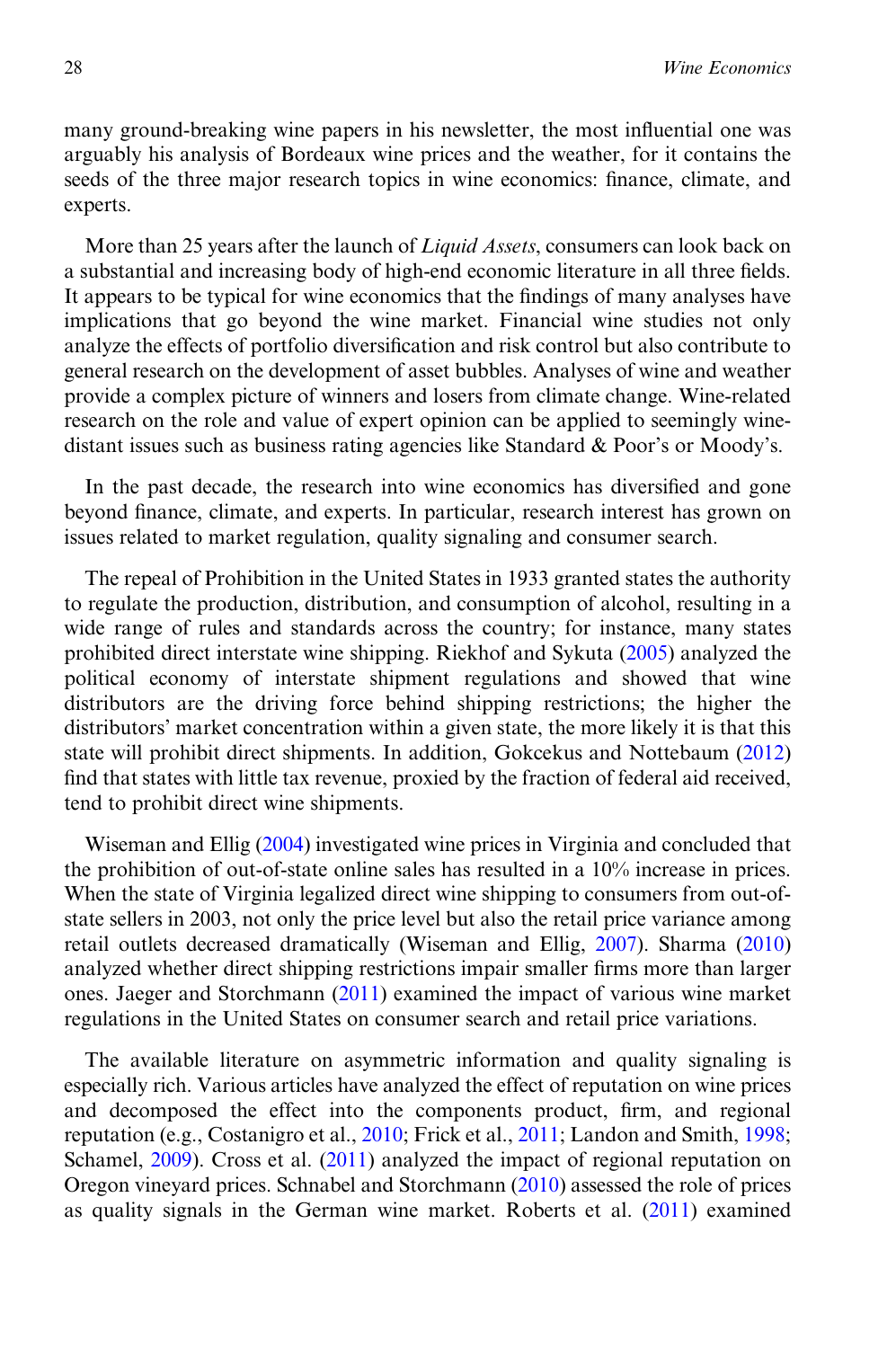<span id="page-28-0"></span>whether a winery can signal quality and command higher prices by hiring a wellknown winemaker from a prominent competitor.

Certainly, wine economics research has reached well beyond the issues described and will not stop here. In addition to further analyses of the topics mentioned above, wine economists will open new research avenues. One apparent new impetus might come from the rise of Asian wine markets and the resulting dramatic increase in fine wine prices. On the one hand, wine can provide valuable insights in the forming of bubbles. On the other hand, and given that soaring wine prices have been accompanied by a soaring number of counterfeits, wine economics can give forensic economics new impetus.

# **References**

- Amerine, M., and Winkler, M. (1944). Composition and quality of musts and wines of California grapes. Hilgardia, 15, 493–675.
- Ashenfelter, O. (1986). Why we do it. Liquid Assets, 1, 1-7.
- Ashenfelter, O. (1987a). Fine wine trading tips: California Cabernet wine-aging mutual find. Liquid Assets, 2, 11–14.
- Ashenfelter, O. (1987b). How to sell your wines easily and legally in the U.S. (Why didn't anybody tell us this before?). Liquid Assets, 3, 1–7.
- Ashenfelter, O. (1987c). Objective vintage charts: Red Bordeaux and California Cabernet Sauvignon. *Liquid Assets*, 3, 8-13.
- Ashenfelter, O. (1987d). Vintage advice: Is 1986 another outstanding Bordeaux vintage? (No! And you heard it here first). *Liquid Assets*, 2, 1–7.
- Ashenfelter, O. (1988). A new objective ranking of the chateaux of Bordeaux (Based on auction prices, of course!). Liquid Assets, 5, 1–6.
- Ashenfelter, O. (1990). Just how good are wine writers' predictions? (Surprise! The recent vintages are rated highest!). Liquid Assets, 7, 1–9.
- Ashenfelter, O. (1991). Restaurants: New York and suburbs, things are changing. (The best restaurants where you can bring your own wine—No. 2 of a series). *Liquid Assets*, 8, 1–11.
- Ashenfelter, O. (1992). Critiquing the wine critics: Broadbent versus Parker (A review of two most influential books on Bordeaux wines). Liquid Assets, 9, 1–11.
- Ashenfelter, O. (1997). A new objective ranking of the chateaux of Bordeaux. *Liquid Assets*, 13, 1–6.
- Ashenfelter, O. (2008). Predicting the prices and quality of Bordeaux wines. Economic Journal, 118, 40–53.
- Ashenfelter, O., and Jones, G. (2012). The demand for expert opinion: Bordeaux wine. Journal of Wine Economics, forthcoming.
- Ashenfelter, O., and Storchmann, K. (2010a). Measuring the economic effect of global warming on viticulture using auction, retail and wholesale prices. Review of Industrial Organization, 37, 51–64.
- Ashenfelter, O., and Storchmann, K. (2010b). Using a hedonic model of solar radiation to assess the economic effect of climate change: the case of Mosel valley vineyards. Review of Economics and Statistics, 92(2), 333–349.
- Ashenfelter, O., Ashmore, D., and Lalonde, R. (1995). Bordeaux wine vintage quality and the weather. Chance, 8, 7–13.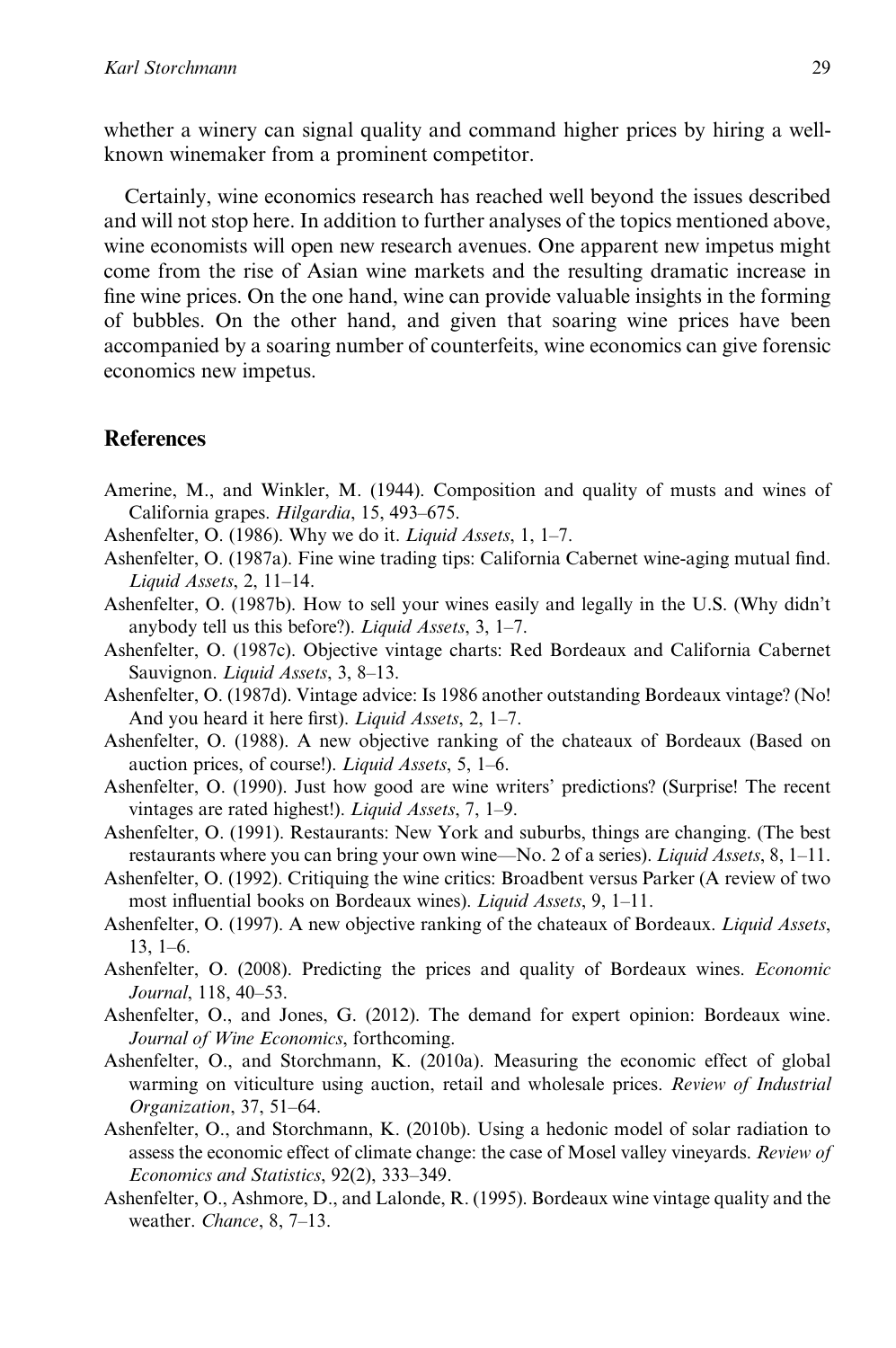- <span id="page-29-0"></span>Ashenfelter, O., Goldstein, R., and Riddell, C. (2011). Do expert ratings measure quality? The case of restaurant wine lists. Paper presented at the 4th Annual AAWE Conference at the University of California at Davis, June 2010.
- Association of Magazine Media. (2011). Facts and figures. [http://magazine.org/](http://magazine.org/consumer_marketing/circ_trends/index.aspx) [consumer\\_marketing/circ\\_trends/index.aspx](http://magazine.org/consumer_marketing/circ_trends/index.aspx) (accessed June 20, 2011).
- Ayres, I. (2007). Super Crunchers: Why thinking–by–numbers is the new way to be smart. New York: Bantam Books.
- Beck, O. (1869). Der Weinbau an der Mosel und Saar. Nebst einer vom königlichen Katasterinspekteur Steuerrath Clotten zu Trier angefertigten Weinbaukarte. Trier: Selbstverlag der königlichen Regierung zu Trier.
- Brázdil, R., Pfister, C., Wanner, H., Storch, H. von., and Luterbacher, J. (2005). Historical climatology in Europe: state of the art. Climatic Change, 70(3), 363–430.
- Burton, B.J., and Jacobsen, J.P. (2001). The rate of return on investment in wine. Economic Inquiry, 39, 337–350.
- Byron, R.P., and Ashenfelter, O. (1995). Predicting the quality of an unborn Grange. Economic Record, 71, 40–53.
- Chaikind, S. (2010). The role of viticulture and enology in the development of economic thought. How wine contributed to modern economic theory. American Association of Wine Economists AAWE, Working Paper, No. 74.
- Chevet, J.-M., Lecocq, S., and Visser, M. (2011). Climate, grapevine phenology, wine production, and prices: Pauillac (1800–2009). American Economic Review: Papers and Proceedings, 101, 142–146.
- Costanigro, M., McCluskey, J.J., and Goemans, C. (2010). The economics of nested names: name specificity, reputations, and price premia. American Journal of Agricultural Economics, 92, 1339–1350.
- Cross, R., Plantinga, A.J., and Stavins, R.N. (2011). What is the value of terroir? American Economic Review: Papers and Proceedings, 101, 152–156.
- Di Vittorio, A., and Ginsburgh, V. (1996). Pricing red wines of Medoc vintages from 1949 to 1989 at Christie's auctions. Journal de la Société Statistique de Paris, 137, 19–49.
- European Commission (2009). Regions 2020. The climate change challenge for European regions. Directorate General for Regional Policy. Background document to commission staff working document SEC (2008) 2868 Final, Brussels: European Commission.
- Federal Reserve Bank (2011). Selected interest rates: historical data. [www.federalreserve.gov/](http://www.federalreserve.gov/releases/h15/data.htm) [releases/h15/data.htm](http://www.federalreserve.gov/releases/h15/data.htm) (accessed June 20, 2011).
- Fogarty, J.J. (2010). Wine investment and portfolio diversification gains. Journal of Wine Economics, 5(1), 119–131.
- Frankfurt, H.G. (2005). On Bullshit. Princeton: Princeton University Press.
- Frick, B., Eggert, A., and Hogreve, A. (2011). The returns to reputation: empirical evidence from German wine auctions. Paper presented at the 4th Annual AAWE Conference at the University of California at Davis, June 2010.
- Garcia de Cortázar-Atauri, I., Daux, V., Garnier, E., Yiou, P., Viovy, N., Seguin, B., Boursiquot, J.M., Parker, A.K., Van Leeuwen, C., and Chuine, I. (2010). Climate reconstructions from grape harvest dates: Methodology and uncertainties. The Holocene, 20, 599–608.
- Gladstones, J. (1992). Viticulture and environment. Adelaide, South Australia: Winetitles.
- Goldberg, H.G. (1987). Wine talk. New York Times, October 28.
- Gokcekus, O., and Nottebaum, D. (2012). Public finance, special interests, and direct wine shipping laws in the United States. Journal of Wine Economics, 7(1), this issue.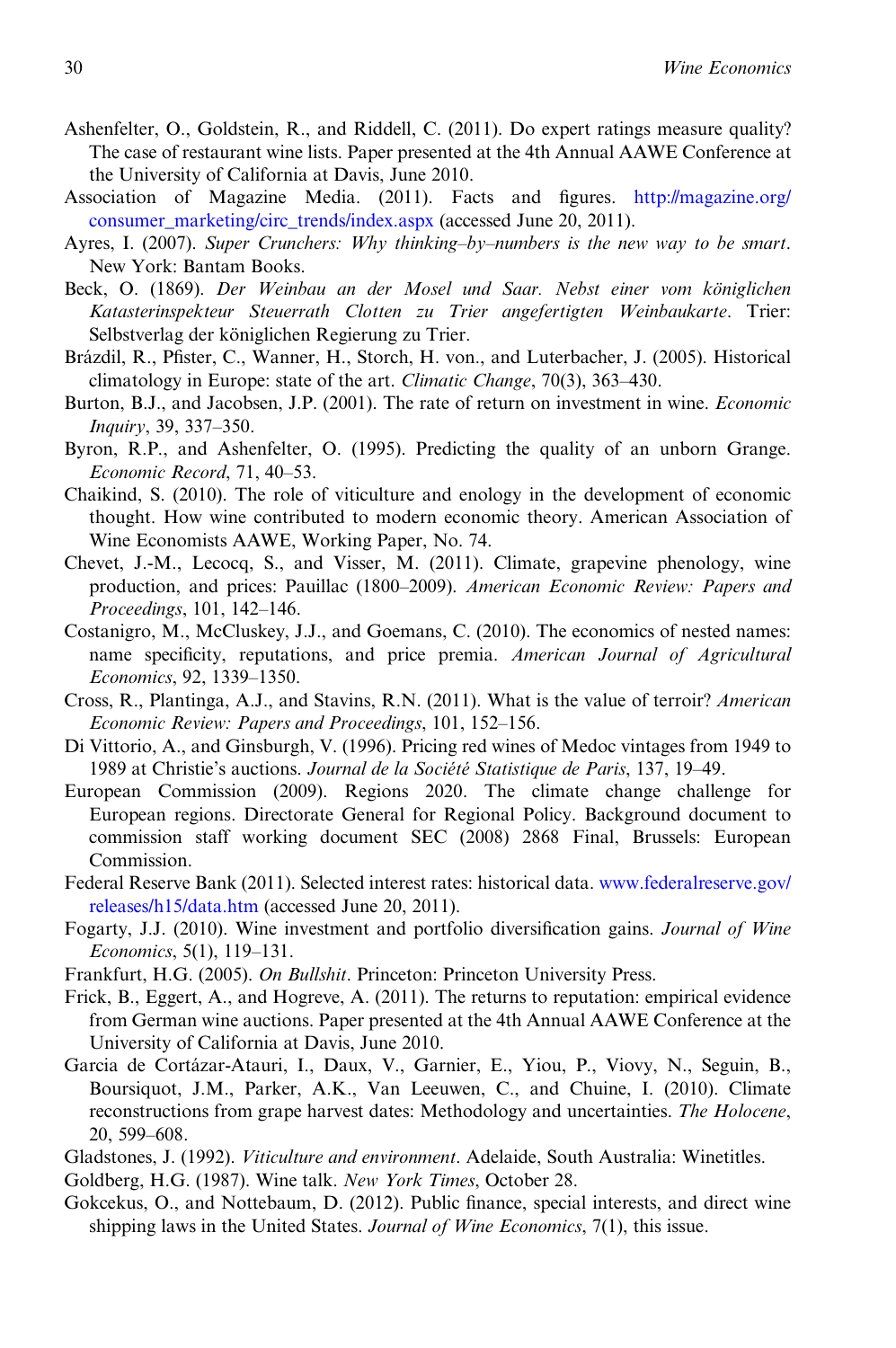- <span id="page-30-0"></span>Goldstein, R. (2008). What does it take to get a Wine Spectator Award of Excellence? Blindtaste, August 15. [http://blindtaste.com/2008/08/15/what-does-it-take-to-get-a-wine](http://blindtaste.com/2008/08/15/what-does-it-take-to-get-a-wine-spectator-award-of-excellence/)[spectator-award-of-excellence/](http://blindtaste.com/2008/08/15/what-does-it-take-to-get-a-wine-spectator-award-of-excellence/) (accessed June 20, 2011).
- Hadj Ali, H., and Nauges, C. (2007). Reputation and quality effects in the pricing of experience goods: the case of en primeur wine. American Journal of Agricultural Economics, 89, 91–103.
- Hadj Ali, H., Lecocq, S., and Visser, M. (2008). The impact of gurus: Parker grades and en primeur wine prices. Economic Journal, 118, F158–173.
- Haeger, J.W., and Storchmann, K. (2006). Prices of American pinot noir wines: climate, craftsmanship, critics. Agricultural Economics, 35, 67–78.
- Hodgson, R.T. (2008). An examination of judge reliability at a major U.S. wine competition. Journal of Wine Economics, 3, 105–113.
- Hodgson, R.T. (2009). An analysis of the concordance among 13 U.S. wine competitions. Journal of Wine Economics, 4, 1–9.
- Hotelling, H. (1931). The economics of exhaustible resources. Journal of Political Economy, 39, 137–175.
- Intergovernmental Panel on Climate Change (IPCC) (2007). Climatic change 2007: impacts, adaptation and vulnerability. Contribution of Working Group II to the Fourth Assessment Report of the Intergovernmental Panel on Climate Change, edited by M.L. Parry, O.F. Canziani, J.P. Palutikof, P.J. van der Linden, and C.E. Hanson. Cambridge: Cambridge University Press.
- Jaeger, D.A., and Storchmann, K. (2011). Wine retail price dispersion in the United States: searching for expensive wines? American Economic Review: Papers and Proceedings, 101(3), 136–141.
- Jaeger, E. (1981). To save or savor: the rate of return to storing wine. *Journal of Political* Economy, 89(3), 584–592.
- Jones, G.V., and Storchmann, K. (2001). Wine market prices and investment under uncertainty: An econometric model for Bordeaux crus classés. Agricultural Economics, 26(2), 115–133.
- Jones, G.V., White, M.A., Cooper, O.R., and Storchmann, K. (2005). Climate change and global wine quality. Climatic Change, 73(3), 319–343.
- Jovanovic, B. (2008). Bubbles in the prices of exhaustible resources. American Association of Wine Economists, AAWE Working Paper No. 32.
- Koninklijk Nederlands Meteorologisch Instituut (2011). KNMI Climate Explorer. De Bilt, Netherlands. <http://climexp.knmi.nl/start.cgi?someone@somewhere/> (accessed June 20, 2011).
- Krasker, W.S. (1979). The rate of return to storing wines. Journal of Political Economy, 87(6), 1363–1367.
- Landon, S., and Smith, C.E. (1998). Quality expectations, reputation, and price. Southern Economic Journal, 64(3), 628–647.
- Lawless, H. (1984). Flavor description of white wine by "expert" and nonexpert wine consumers. Journal of Food Science, 49(1), 120–123.
- Lecocq, S., and Visser, M. (2006). Spatial variations in weather conditions and wine prices in Bordeaux. Journal of Wine Economics, 1(2), 114–124.
- Lehrer, A. (1975). Talking about wine. Language, 51(4), 901–923.
- Liv-ex (2012). [www.liv](http://www.liv–ex.com)–ex.com (accessed April 13, 2012).
- Marx, K. (1843). Rechtfertigung des ++-Korrespondenten von der Mosel. Rheinische Zeitung, No. 15, 17, 18, 19 and 20 (of January 15, 17, 18, 19, and 20, 1843). (English translation: Justification of the Correspondent from the Mosel. [www.marxists.](http://www.marxists.org/archive/marx/works/1843/01/15.htm) [org/archive/marx/works/1843/01/15.htm](http://www.marxists.org/archive/marx/works/1843/01/15.htm) (accessed June 20, 2011).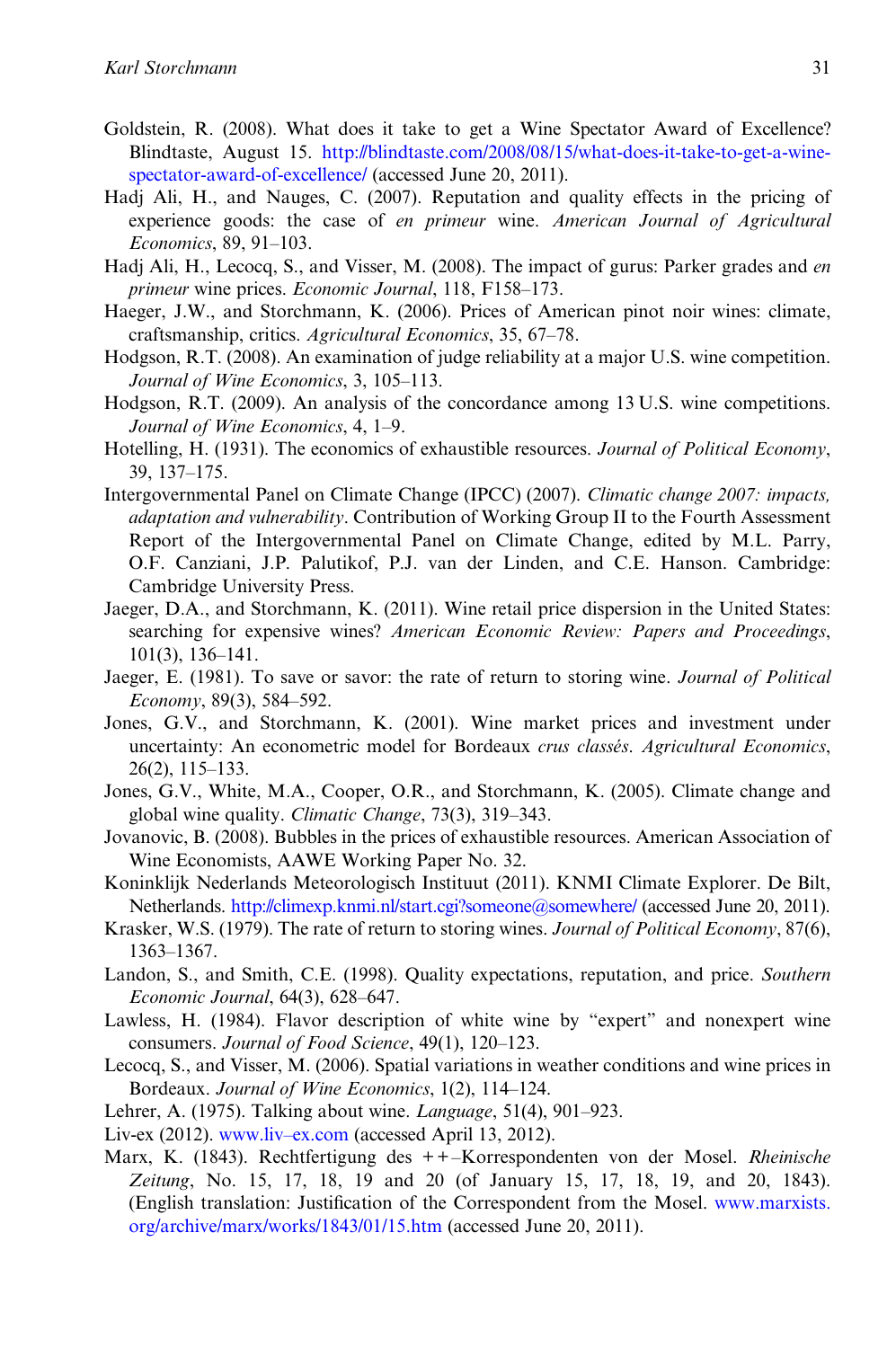- <span id="page-31-0"></span>Masset, P., and Henderson, C. (2010). Wine as an alternative asset class. Journal of Wine Economics, 5(1), 87–118.
- Masset, P., and Weisskopf, J.-P. (2010). Raise your glass: wine investment and the financial crisis. American Association of Wine Economists, AAWE Working Paper No. 57.
- Parker, R. (2011). A glossary of wine terms. https://[www.erobertparker.com/info/glossary.asp](http://www.erobertparker.com/info/glossary.asp) (accessed June 20, 2011).
- Passell, P. (1990a). Economic scene; more great wine before its time. New York Times, December 12.
- Passell, P. (1990b). Wine equation puts some noses out of joint. New York Times, March 4.
- Pitcher, S. (2003). A critical survey of major wine review publications. [www.winepros.org/](http://www.winepros.org/aftertaste/pub-survey.htm) [aftertaste/pub-survey.htm](http://www.winepros.org/aftertaste/pub-survey.htm) (accessed June 20, 2011).
- Pliny the Elder (77/2007). Pliny's Natural History in Thirty–Seven Books. Whitefish, MT: Kessinger.
- Prial, F. (1990). Wine talk. New York Times, May 23.
- Quandt, R.E. (2007). On wine bullshit: some new software. Journal of Wine Economics, 2(2), 129–135.
- Ramirez, C. (2010). Do tasting notes add value? Evidence from Napa wines. Journal of Wine Economics, 5(1), 143–163.
- Reuter, J. (2009). Does advertising bias product reviews? An analysis of wine ratings. Journal of Wine Economics, 4(2), 125–151.
- Rhee, J., and Ross, B. (2010). Terror group gets 'A' rating from Better Business Bureau. ABC News, November 12. [http://abcnews.go.com/Blotter/business](http://abcnews.go.com/Blotter/business–bureau–best–ratings–money–buy/story?id=12123843/)–bureau–best–ratings– money–[buy/story?id=12123843/](http://abcnews.go.com/Blotter/business–bureau–best–ratings–money–buy/story?id=12123843/) (accessed June 20, 2011).
- Riekhof, G.M., and Sykuta, M.E. (2005). Politics, economics, and the regulation of direct interstate shipment in the wine industry. American Journal of Agricultural Economics, 87(2), 439–452.
- Roberts, P.W., Khaire, M., and Rider, C. (2011). Isolating the symbolic implications of employee mobility: price increases after hiring winemakers from prominent wineries. American Economic Review: Papers and Proceedings, 101(3), 147–151.
- Robinson, J. (2006). The Oxford Companion to Wine. 2nd ed. Oxford: Oxford University Press.
- Sanning, L.W., Shaffer, S., and Sharratt, J.M. (2008). Bordeaux wine as a financial investment. Journal of Wine Economics, 3(1), 51–71.
- Schamel, G. (2009). Dynamic analysis of brand and regional reputation: the case of wine. Journal of Wine Economics, 4(1), 62–80.
- Schnabel, H. and Storchmann, K. (2010). Prices as quality signals: evidence from the wine market. Journal of Agricultural and Food Industrial Organization 8, Article 2.
- Sharma, R. (2010). Stock market reaction to court decisions related to differential treatment of in–state and out–of–state internet wine sales. Journal of Wine Economics, 5(1), 69–86.
- Sokolin, W. (1998). The Complete Wine Investor. Collecting Wine for Pleasure and Profit. Rocklin, CA: Prima.
- Storchmann, K. (2005). English weather and Rhine wine quality: An ordered probit model. Journal of Wine Research, 16(2), 105–119.
- Storchmann, K. (2011). Wine Economics: emergence, developments, topics. Agrekon, 50(3), 1–28.
- Unwin, T. (1991). Wine and the Vine. A Historical Geography of Viticulture and the Wine Trade. London and New York: Routledge.
- Weil, R. (1993). Do not invest in wine, at least in the U.S., unless you plan to drink it, and maybe not even then. Or: as an investment wine is a no corker. Mimeo, University of Chicago.